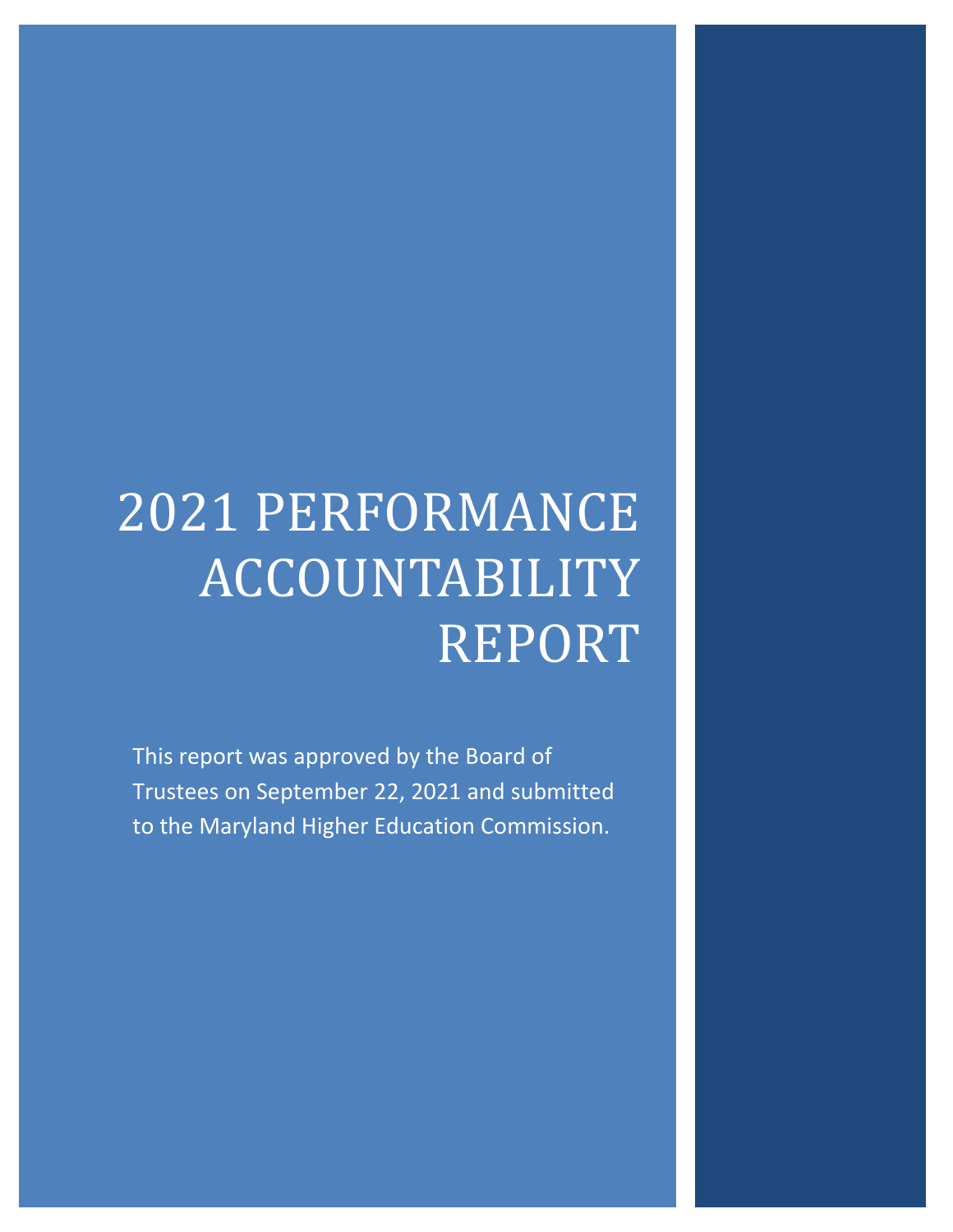# **2021 Performance Accountability Report Frederick Community College**

## **(FCC)**

## **MISSION**

Focused on teaching and learning, Frederick Community College provides affordable, flexible access to lifelong education and responds to the needs of diverse learners and the community.

## **INSTITUTIONAL ASSESSMENT**

Institutional assessment is a collaborative process in which FCC engages in sustained, evidencebased, and participatory assessment and evaluation to examine how effectively it is accomplishing the mission, goals, and objectives of the College strategic plan, and the desired outcomes of its programs and services. College planning and assessment change each year often in response to external requests from local, state, and federal agencies. Planning and assessment will continue to be affected by Middle States Commission on Higher Education (MSCHE) reporting requirements, Maryland Higher Education Commission (MHEC) compliance and ad hoc report requests, and the Annual Strategic Priorities (ASPs) of the College Board of Trustees (BOT). For Fiscal Year (FY) 2020 and FY 2021, planning and assessment have been, and will continue to be significantly impacted by the COVID-19 global pandemic.

In 2021, FCC operated under the new College strategic plan, "FCC Forward, 2020-2025." To achieve the goals and objectives of College strategic plan, the BOT develops Annual Strategic Priorities (ASPs) that operationalize the goals and objectives of the five-year plan. The President and senior leaders use the ASPs to inform team planning. The College also forms workgroups around each priority through its Strategic Advisory Team (SAT) workgroups. The workgroups support outcome-based activities that have contributed to achieving the objectives of each priority.

In 2021, three of the priories specifically focused on the institutional assessment by utilizing data to improve student success. The BOT directed the College to:

- Utilize data and evidence-based practices to align planning, budgeting, and resource allocation, inform decision-making, and support continuous improvement.
- Implement a data-informed process for enrollment planning and goal setting to fulfill our mission and ensure optimal enrollment, student success, and fiscal health.
- Implement racial equity interventions to close existing gaps in access and success for Black/African American and Latino/a/x students.

SAT workgroups worked on the priorities throughout the academic year and reported the status and outcomes twice a year (November and May) to the BOT.

The College performance with the goals outlined in the 2017-2021 Maryland State Plan (MSP) is summarized below. The following initiatives and programs fully support the goals and objectives of the MSP and the vision of "increasing student success with less debt."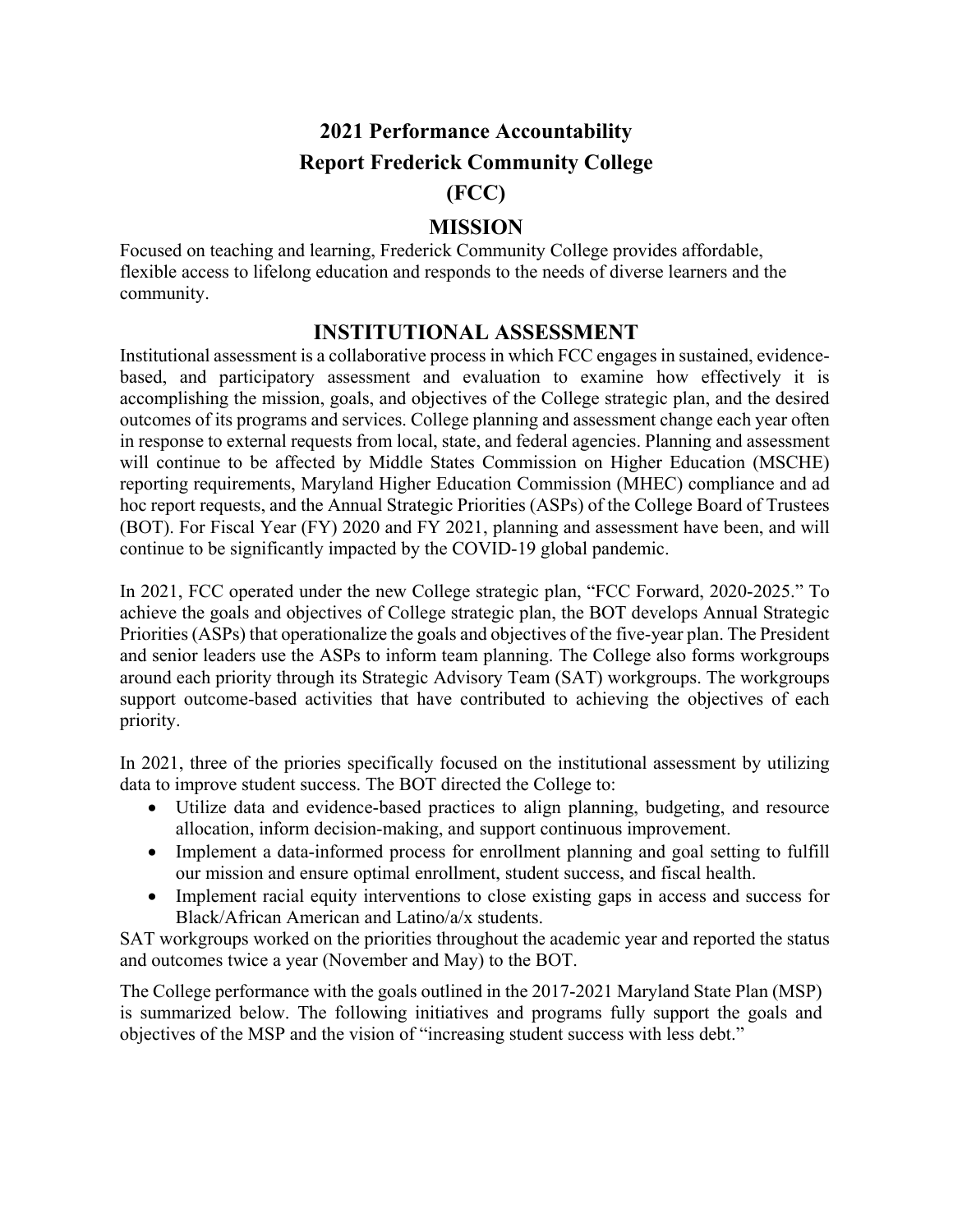#### **MSP goal Access: Ensure equitable access to affordable and quality postsecondary education for all Maryland residents.**

Strategy 1 of the MSP is to "Continue to improve college readiness among K-12 students, particularly high school students." FCC implemented systems to increase opportunities for high school students to access higher education through collaboration skills to fuel their completion goals. The College developed an Early College program in collaboration with Frederick County Public School (FCPS). Students in the Early College program are full-time at FCC during their last two years of high school and simultaneously earn an associate degree and a high school diploma by the end of their senior year. The first cohort began in fall 2020 with 23 students from nine FCPS high schools. The second cohort began in fall 2021 with 25 FCPS students with the anticipation of graduating from FCC in 2023. In addition, FCC continues to support the strong partnership with FCPS through its successful High School Based Dual Enrollment program, which provides high school students access to college-level courses in their high schools. The enrollment of these students doubled from the fall 2017 (990) semester to the fall 2020 (1,509) semester.

The College supported the success of students during an unprecedented year of social unrest and a national pandemic through expanded outreach from the College learning centers into gateway courses. Learning centers, which are comprised of the Tutoring and Writing Center, and the STEM Learning Center, provide academic support to students. Learning centers made a quick transition to remote services due to the COVID-19 pandemic. With that in mind, the work of the centers focused on providing the best student support during unprecedented times. This involved scheduling tutoring sessions through Zoom for the first time, as well as balancing resource needs to support ThinkingStorm, the College 24/7 online tutoring platform. The centers will advance these initiatives as we move out of the pandemic.

The following are the status of the Access Goal indicators:

- Credit enrollment declined 3% (8,994 to 8,690) from FY 2017 to FY 2020.
- The unduplicated headcount in continuing education declined 20% (6,948 to 5,558) from FY 2017 to FY 2020.
- The combined unduplicated credit and continuing education headcount declined 11% (15,610 to 13,898) from FY 2017 to FY 2020.
- Tuition and fees were at 48% of the Maryland state public universities rates, supporting the affordability of attending FCC. Combined tuition and fees for 30 credits at FCC was \$4,669 in FY 2020. This calculates to be almost half the average at the four-year public universities in Maryland, which was  $$ 9,657$ .
- FCC saw an increase in the market share of first-time, full-time freshmen in fall 2020 (51%) compared to fall 2017 (50%), which is the average of the past four reporting years.
- FCC saw a one percent decline in the market share of part-time undergraduates (74%) in fall 2020 compared to fall 2017 (75%).
- The market share of recent, college-bound high school graduates declined two percent overall from 60% in fall 2016 to 58% in fall 2019.
- Students concurrently enrolled in both college-level and high school courses increased 52% (990 to 1,509), or by 519 students from fall 2017 to fall 2020.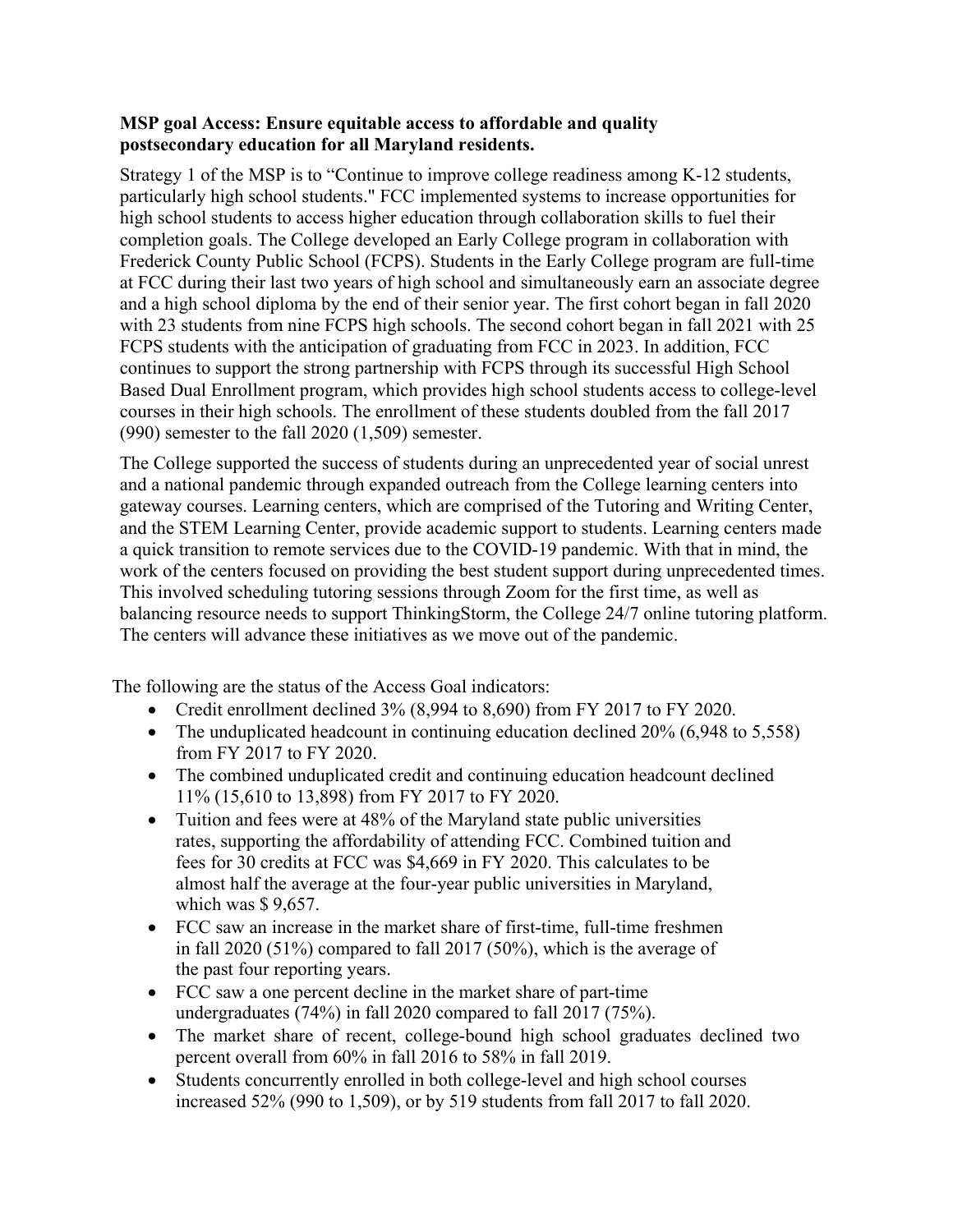- Online credit enrollment increased 36% (5,764 to 7,820) from FY 2017 to FY 2020 and hybrid courses increased 34% (2,551 to 3,430) for the same period.
- Online Continuing Education and Workforce Development enrollment increased 9% (485 to 528) from FY 2019 to FY 2020. This rate declined 62% (1,407 to 528) from FY 2017 to FY 2020 due to the variable nature of contracts that allowed for spikes in the numbers in 2017. The hybrid course enrollment increased 46% (39 to 57) from FY 2017 to FY 2020.
- The unduplicated headcount in continuing education, community service, and lifelong learning courses declined 17% (2,951 to 2,464) between FY 2017 and FY 2020. The duplicated headcount declined 3% (5,886 to 5,720) for the same period.
- The unduplicated headcount in continuing education basic skills and literacy courses declined 14% (1,665 to 1,424) from FY 2017 to FY 2020 and declined 12% (3,596 to 3,167) for duplicated enrollment.
- The percentage of achieving at least one Adult Basic Educational (ABE) functional level was 27% in FY 2020, which increased 4%, compared to FY 2017 (23%). Student achievement in at least one English as a Second Language (ESL) functional level declined 14% from 45% in FY 2017 to 31% in FY 2020.
- The percent of nonwhite students 15 years and older enrolled in credit (41%) and continuing education (47%) courses was higher than the percent of the nonwhite population for the same age group in Frederick County (27%) in 2020.
- The percent of full-time, nonwhite faculty (17%) stayed the same between fall 2018 and fall 2020.
- The percent of full-time nonwhite administrative and professional staff was 20% in fall 2020 and has fluctuated between fall 2017 and fall 2020 (21%, 18%, 16%, and 20%) respectively.

## **MSP goal Success: Promote and implement practices and policies that will ensure student success.**

In FY 2020, the College continued to increase student access through the implementation of best practices in recruitment, persistence, retention, advising, scheduling, and affordability. One of FY 2020 Board annual strategic priorities was to *"Implement a data-informed process for enrollment planning and goal setting to fulfill our mission and ensure optimal enrollment, student success, and fiscal health."* The College developed a holistic advising approach that now combines career, academic, and transfer advising to maximize advisor expertise of transfer information, support of diverse student populations, and career assessment and planning. In addition, the College expanded resources to students that support behavioral health and wellness, which now includes a new focus area and a designated personal counselor for students. Institutional Assessment of student needs and services and participation in the Healthy Minds Study were developed. The College also partnered with the JED Foundation to empower students with the skills and support to grow into healthy, thriving adults.

In FY 2020, the College continued to focus on closing the equity gap based on ASPs to "*Implement racial equity interventions to close existing gaps in access and success for Black/African American and Latino/a/x students."* Between September 2020 and May of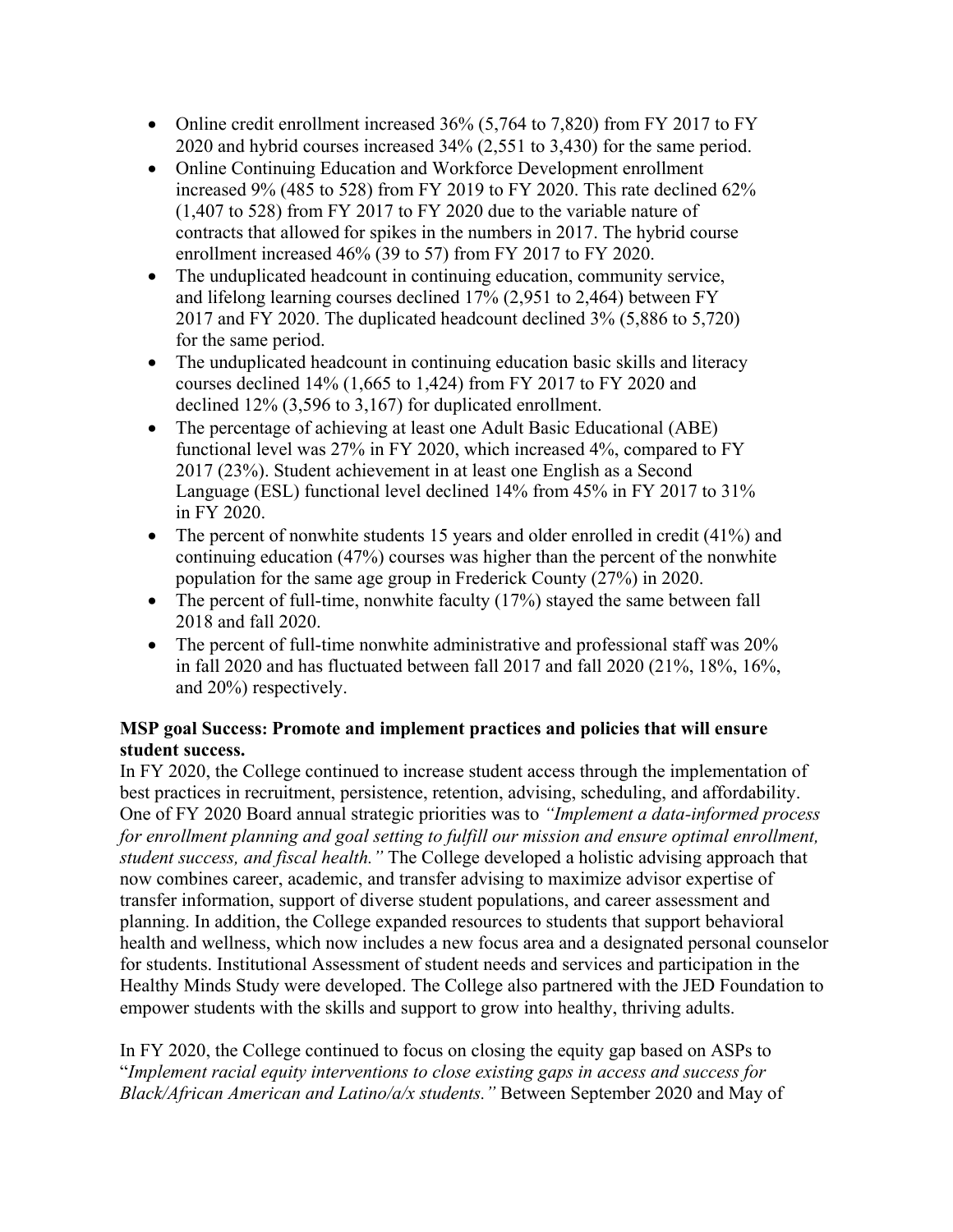2021, a cross-College team devoted many hours to decide on a framework and proposed 16 benchmarks for credit and continuing education that include three racial equity benchmarks used by the State of Maryland which will allow the College to know if institutional barriers to access and success have been addressed. Each benchmark has responsible, accountable, consultant, and informed administrator(s) to identify and begin to implement racial equity interventions. The College strives to close the equity gap and when the statistically significant gaps in these benchmarks are closed by 2027, racial equity in access and success for students will have been achieved. The process of a holistic action plan to address the achievement gap for students of color at FCC has resulted in a positive rate of success for Black/African American and Latinx students, as evidenced in the success improvement in indicators reported below and in the attached spreadsheet (Indicators 11a, 11b, 17 and 19).

The following are the status of Success Goal indicators:

- The fall-to-fall retention rate for all students was 55% for the fall 2019 cohort, with a 7% decline compared to fall 2016. The fall-to-fall retention rate for Pell Grant recipients was 56% and was lower than (62%) the fall 2016 cohort. The same rate for developmental students was 57%, a seven percent decline compared to fall 2016. In addition, the retention rate for college-ready students was 65% and was 6% higher than 2016 cohort.
- The developmental student completion rate for fall 2016 cohort after four years was 71%, which shows a steady increase since the fall 2014 cohort.
- The successful-persister rate for all students (80%) was about two percent higher than fall 2013 cohort (78%). This rate among college-ready students was the highest (87%) compared to the four categories reported for this indicator. The developmental completers' rate (77%) increased 2% compared to the fall 2013 cohort (75%). For the developmental non-completers cohort, the pass rate increased 18% for fall 2016 cohort and has fluctuated across the past three cohorts (44%, 33%, and 45% respectively).
- The successful-persister rate after four years for the 2016 cohort of Black/African-American students was 74%. This rate was nine percent lower than the white student 2016 cohort (83%). The Hispanic/Latino student cohort successfulpersister rate of 79% was four percent lower than the fall 2016 white student cohort (83%). The 2016 cohort of Asian students achieved a 71% successful- persister rate, which was 12 percent lower than the white student cohort (83%) and lowest among the four racial/ethnic groups reported for this indicator.
- The graduation-transfer rate after four years for all students in the 2016 cohort was 70% and was the same as the 2013 cohort (70%). The rate for college-ready students was 83% and was one percent higher than the 2015 cohort (82%) and three percent lower than fall 2013 cohort (86%). The rate for developmental completers was 61% and was lower than the 2013 cohort (63%). The pass rate among developmental noncompleters was 52%, which is 14% higher than the 2013 cohort, and has fluctuated across the past three cohorts of fall 2013, 2014, and 2015 (38%, 33%, and 35% respectively).
- The graduation-transfer rate for the 2016 cohorts of Hispanic students was 70% and was about 2% lower than the rate for white students (72%), Black/African American students (62%) which was 10% lower than the white cohort (72%), and Asian students (66%) and was 6% lower than the white students (72%) in the fall 2016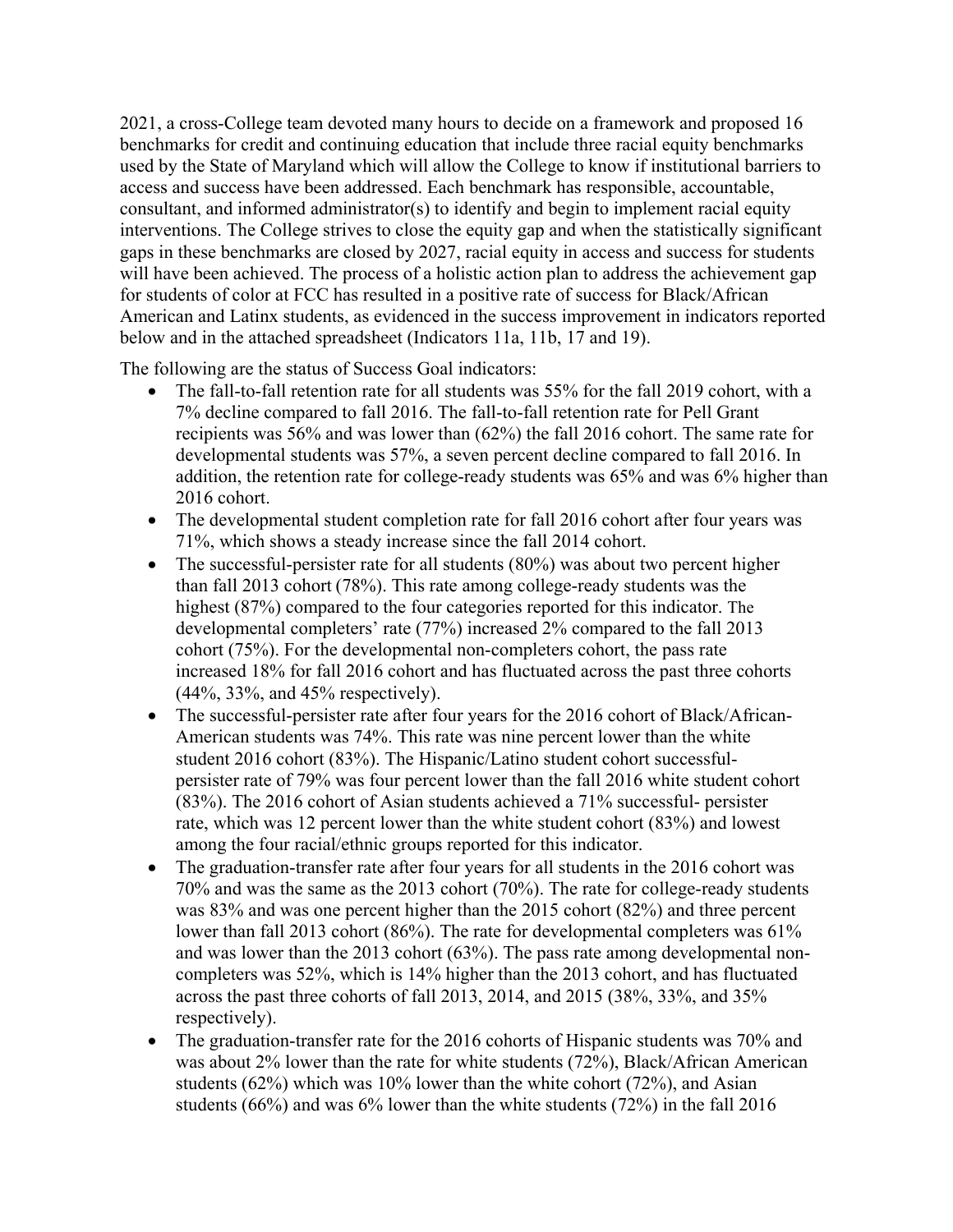cohort. The graduation-transfer rates of Black/African American and Hispanic/Latino students have shown steady growth over the past four cohorts.

- The number of degrees and certificates awarded in FY 2020 (1,007) declined 12% compared to FY 2017 (1,142). In addition, 120 fewer students graduated compared to FY 2017 (1,033 to 910). The number of graduates was 910 in FY 2020 compared to 1,033 in FY 2017 representing a 12% decline. The number of career degrees awarded in FY 2020 (202) increased 5% compared to FY 2017 (193), while the number of transfer degrees awarded in FY 2020 (660) declined by four percent (684) in FY 2017. In addition, there were 145 certificates awarded in FY 2020, which was a decline of 45% compared to FY 2017 (265).
- The GPA of 2.0 or above at Maryland Public universities for FCC transfer students was 87%, which has remained almost the same during the past four years.
- The percentage of transfer program associate degree and certificate graduates who enrolled at a four-year college or university within a year after graduation shows steady growth from FY 2016 (38%) to 43% in FY 2019.

## **MSP goal Innovation: Foster innovation in all aspects of Maryland Higher Education to improve access and student success.**

New innovative practices initiated by the College supported the goal to "*Establish Interprofessional Education (IE) curricular offerings*." The designs for the renovation of the Health Sciences Department facilities were based on creating realistic clinical environments. Health Science students will have a learning environment that facilitates and encourages interprofessional experiences that are found in contemporary clinical practices. Various lab spaces were designed based on function rather than for separate programs. Examples include:

Two large acute care laboratories that will be outfitted as one would find in any hospital setting to afford each of the clinical programs - Respiratory Care, Nursing, Physical Therapy Assistant, and Medical Assistant - the ability to train in those laboratories within their professions. In addition, these labs can support interprofessional activity and collaboration.

A rehabilitation/exercise lab has been included in the designs to support not only the training of the physical therapist assistants, but also students in the Health and Exercise Science programs. Again, students can work within their disciplines, as well as use the space for interprofessional class experiences.

A Health Science student lounge has been included in the designs to foster ongoing interaction and communication between students from differing health professions.

Interprofessional simulation lab experiences were developed in FY 2020 that are being implemented in the fall 2021 semester and will foster collaboration between the Nursing, Respiratory Care, and the Sign Language programs.

Lastly, the interprofessional model was introduced twice on national platforms through the Emergency Management Student National Podcast and the Emergency Management Institute Higher Education Symposium, and the Emergency Management Higher Education Professionals Collaborative.

Formal and informal interprofessional opportunities will help prepare our students for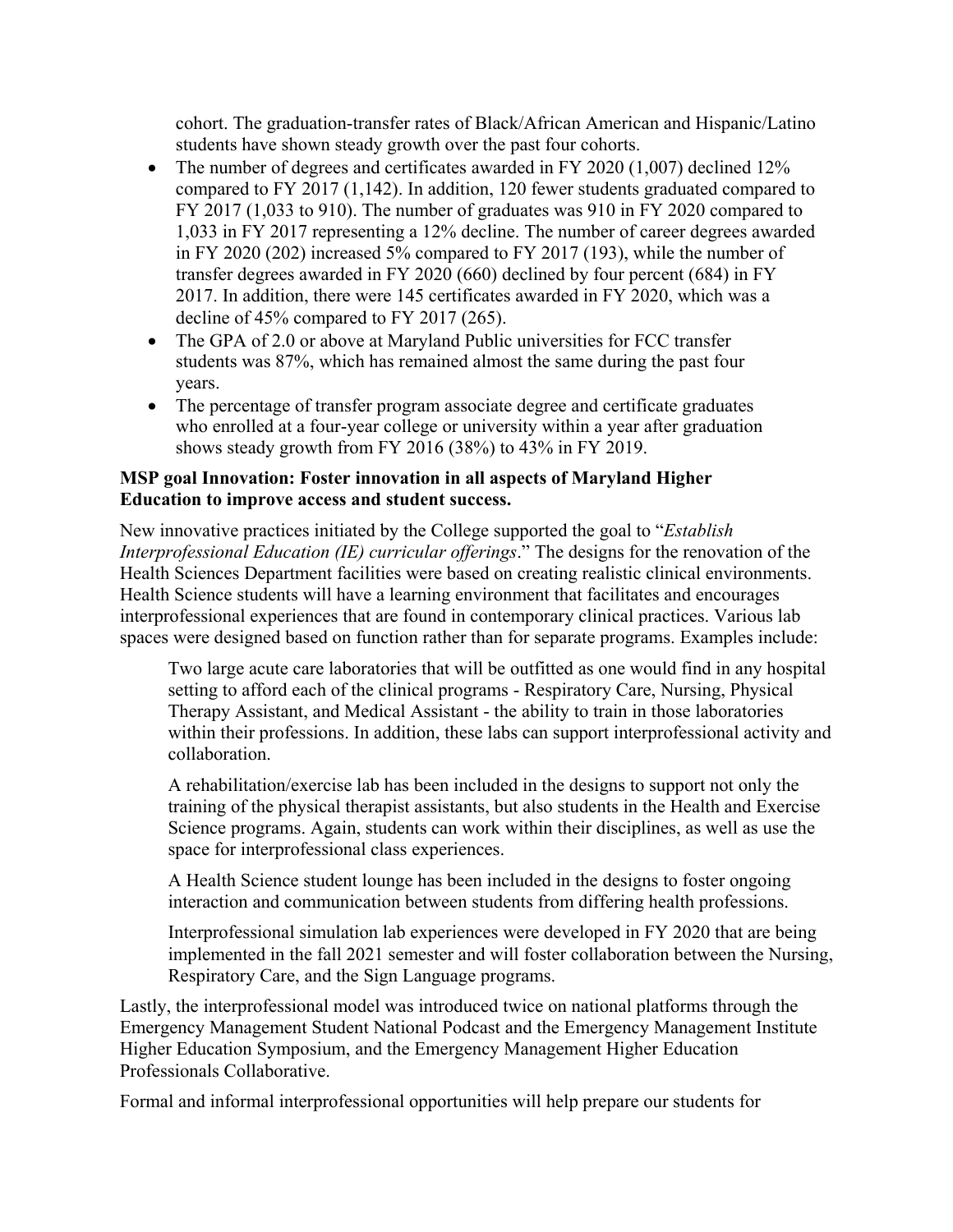interprofessional and collaborative experiences after graduation.

The following are the status of Success Goal indicators:

- The first-time pass rate for Registered Nursing students in FY 2020 was 97%, which increased 12% compared to FY 2017 (85%).
- The first-time pass rate for students taking the Respiratory Care licensure and certification exam in FY 2020 was 71%, which marked an increase compared to FY 2017 (64%) and 2018 (61%) but was lower than FY 2019 (79%).
- The rate of career program graduates employed full-time was 82%, which shows a healthy employment rate for the graduates.
- The median income growth of 2017 career program graduates three years after the graduation was \$44,968 compared to one year prior to the graduation, which was 19,200. The rate of growth showed a \$ 25,768 increase in the salary of career program graduates when they complete their programs at FCC.
- Course enrollments in Continuing Education and Workforce Development declined 33% (2,854 to 1,905) from FY 2017 to FY 2020.
- Unduplicated course enrollments in continuing professional education leading to government or industry-required certification or licensure increased 3% (1,019 to 1,045) from FY 2017 to FY 2020.
- Course enrollments in contract training declined 56% (1,673 to 742) from FY 2017 to FY 2020.

## **Response to MHEC Question**

## **What are three COVID-related initiatives/programs your institution implemented that your institution will be adopting permanently?**

As with most colleges in March of 2020, FCC had to pivot to all-remote instruction and operations in response to the COVID-19 state of emergency. As the College has progressed through the pandemic, restrictions have eased enough to offer limited physical access to classrooms, labs, and some College services. The following are three initiatives that helped FCC through the pandemic that we plan to continue in the future.

The first COVID-related initiative that the College plans to continue are the course delivery formats that were developed in response to the pandemic. The Provost/Executive Vice President of Academic Affairs, Continuing Education, and Workforce Development (Provost) pulled members of his team together in the latter part of the spring 2021 semester to evaluate how the College has traditionally delivered courses, and how courses could best be delivered as we moved through the pandemic. Prior to the pandemic, "in-person" courses represented almost 80% of our schedule, with "online and hybrid" representing about 20% of courses. The Provost's team developed a clearly defined set of course formats that were piloted in the summer 2020 session and fully launched for the fall 2020 semester. As indicated above, while both online and hybrid have been offered at FCC in the past, the new course formats being delivered today are modified versions of previous offerings. The following are descriptions of the current learning formats used by the College:

• Online Courses (ONL) are offered entirely online and do not meet at a specific time. Students enrolled in an online course are required to meet all expected deadlines and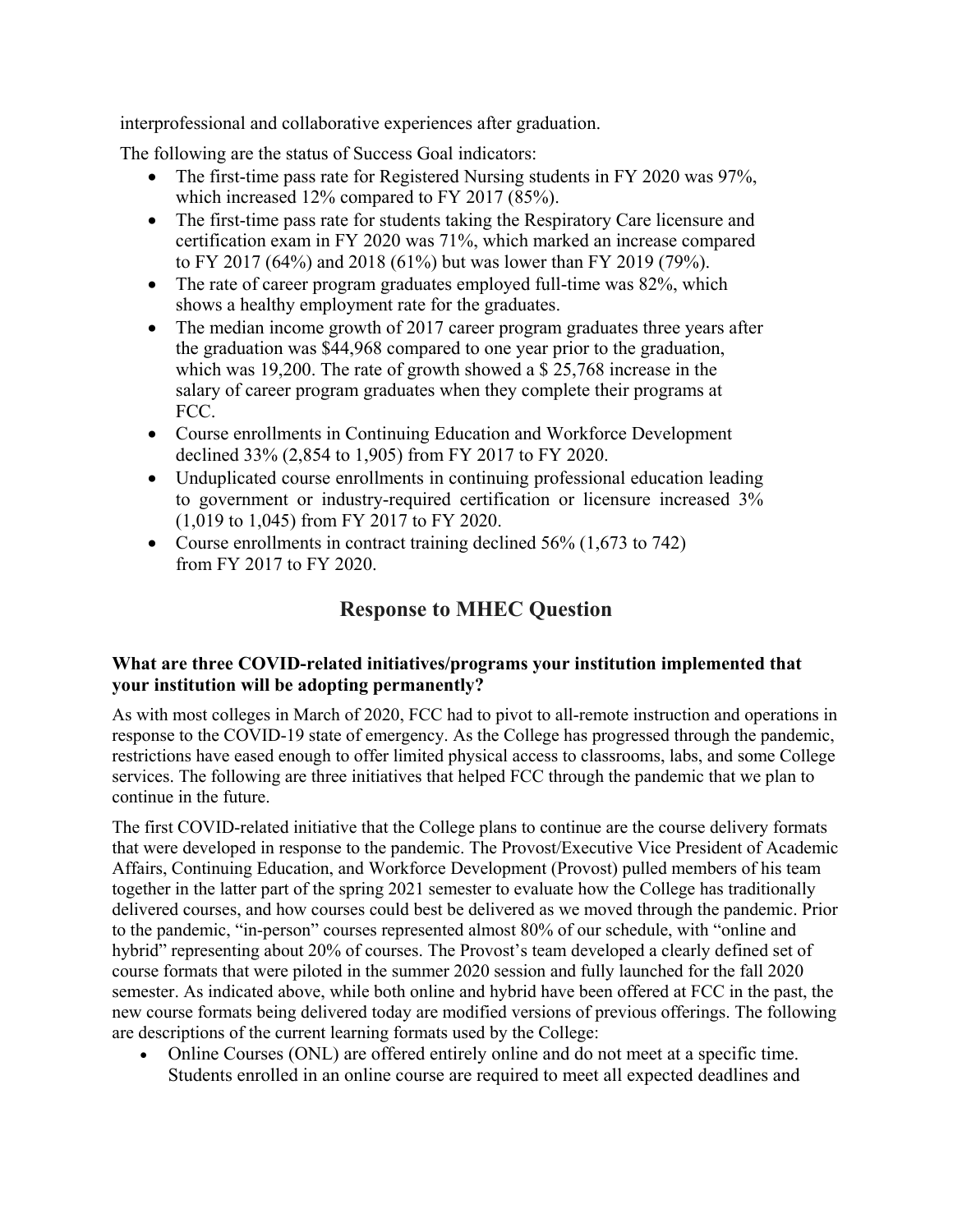expectations outlined by the instructor in the course syllabus and can complete work on their own time.

- Structured Remote Courses (SR), while still entirely online, have specific class times associated with them. Instructors may use some of that time to have real-time, virtual sessions. These sessions may include virtual classes, group discussions, office hours, or other class activities planned at scheduled times. The frequency of those sessions vary from course to course and all sessions are recorded and made available to students unable to attend. Students can watch session videos later with no penalty.
- Hybrid Remote Courses (HYR) are offered primarily online, but with required periodic on-campus or Monroe Center meetings during scheduled class times. [Students enrolled in](webextlink://Students%20enrolled%20in%20a%20Hybrid%20Remote%20class%20will%20be%20expected%20to%20come%20to%20campus%20for%20periodic%20class%20sessions%20that%20your%20instructor%20will%20tell%20you%20about%20at%20the%20start%20of%20class,%20or%20may%20also%20meet%20as%20a%20real-time%20online%20session%20during%20the%20scheduled%20class%20time./)  [a hybrid remote class are be expected to come to the main campus or the Monroe Center](webextlink://Students%20enrolled%20in%20a%20Hybrid%20Remote%20class%20will%20be%20expected%20to%20come%20to%20campus%20for%20periodic%20class%20sessions%20that%20your%20instructor%20will%20tell%20you%20about%20at%20the%20start%20of%20class,%20or%20may%20also%20meet%20as%20a%20real-time%20online%20session%20during%20the%20scheduled%20class%20time./)  for periodic class sessions or [may also meet as a real-time virtual session during the](webextlink://Students%20enrolled%20in%20a%20Hybrid%20Remote%20class%20will%20be%20expected%20to%20come%20to%20campus%20for%20periodic%20class%20sessions%20that%20your%20instructor%20will%20tell%20you%20about%20at%20the%20start%20of%20class,%20or%20may%20also%20meet%20as%20a%20real-time%20online%20session%20during%20the%20scheduled%20class%20time./)  [scheduled class time. Virtual sessions are recorded and made available to students unable](webextlink://Students%20enrolled%20in%20a%20Hybrid%20Remote%20class%20will%20be%20expected%20to%20come%20to%20campus%20for%20periodic%20class%20sessions%20that%20your%20instructor%20will%20tell%20you%20about%20at%20the%20start%20of%20class,%20or%20may%20also%20meet%20as%20a%20real-time%20online%20session%20during%20the%20scheduled%20class%20time./)  to attend. Students can [watch these videos later with no penalty.](webextlink://Students%20enrolled%20in%20a%20Hybrid%20Remote%20class%20will%20be%20expected%20to%20come%20to%20campus%20for%20periodic%20class%20sessions%20that%20your%20instructor%20will%20tell%20you%20about%20at%20the%20start%20of%20class,%20or%20may%20also%20meet%20as%20a%20real-time%20online%20session%20during%20the%20scheduled%20class%20time./)
- In-Person Courses are offered in a physical space on campus, at the Monroe Center, or in a location off-campus appropriate to the course objectives. Students are expected to attend all class sessions in person and observe the health and safety protocols that are regularly reviewed and posted by the College.

The formats have worked so well over the past year that we plan to continue to offer courses using these formats moving forward.

The second initiative we plan to continue and improve is virtual proctoring. Throughout the pandemic, the Testing Center team has leveraged the Zoom platform to proctor placement and FCC course exams for students. The team has helped with testing accommodations, support for students lacking technology access, and temporary health restrictions that have kept them from completing testing remotely. The team developed procedures that allowed us to serve faculty and students, while keeping exam content and delivery secure. Additionally, we used Examity, a third-party vendor, for automated (artificial intelligence) proctoring of placement tests to increase the capacity needed to meet the demand for students needing placement testing during peak registration, and for increasing access to Dual Enrollment. We continue to adapt to meet the testing needs of students as we consider their circumstances, which may include continuing to offer Zoom or Examity for proctoring.

To improve our capacity, security, and effectiveness to proctor online, the College is in the process of procuring Honorlock. This is an online proctoring solution that will provide a service for faculty to remotely administer exams to students anywhere on a secure platform that fosters a culture of academic integrity. It will be embedded in the learning management system where faculty can program their test administration settings, flip a switch to activate the proctoring service, and make it available for students to use on-demand. Students test when they want and where they want within the parameters set by the faculty from any place where they have access to a quiet space connected to the Internet. The service we are purchasing uses artificial intelligence to flag suspicious student behavior with timestamps of the recordings and ranks by color the severity of the action upon faculty review. We feel that the integration of Honorlock as the College online proctoring solution will improve our faculty's ability to assess student learning in all of course learning formats.

The third initiative relates to how the College can improve student support moving forward.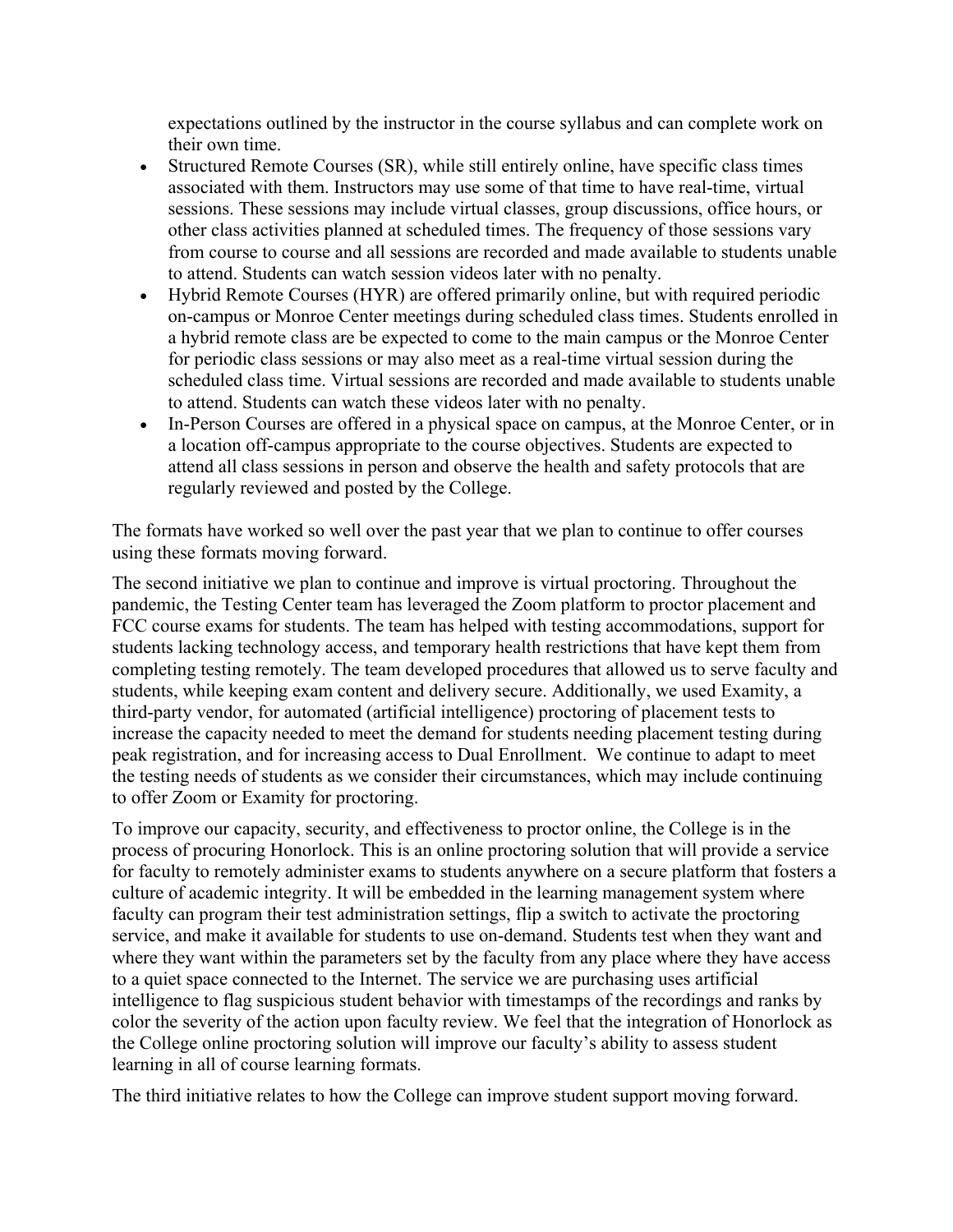COVID-19 required FCC to pivot in the way students could access services and information. The College developed virtual support services in response to the pandemic; however, we struggled to communicate and notify our students about important tasks and requirements. After consulting deans, academic advisors, Student Affairs, Enrollment Management, Information Technology, and Student Government in the spring 2021 semester, the College has adopted and is implementing Navigate, a technology developed by EAB.

The Navigate platform consists of two main tools:

- Milestone Guidance, or "Navigate Student," is a mobile app designed to help students manage their education and connect effectively with the full range of activities and resources at the College. Navigate Student helps students make the most of their college experience across various activities, like connecting with their advisors, joining or starting a student organization, discovering health and wellness offerings, understanding account holds, and more. Because Navigate Student will be tailored for individual students and our College, it will be the primary means for academic and administrative offices to communicate with students.
- "Navigate Staff," offers advisors, tutors, and other support staff a comprehensive range of information about their students, including students' academic programs, sequence of courses, performance in courses critical to their program, and other vital data related to student success. It also allows for strategic outreach and communication campaigns to help staff identify and connect with students needing support.

The College will have a full launch of Navigate by the spring of 2022.

## **Community Outreach and Impact**

The COVID-19 pandemic impacted the ability of the College to do much of the usual community outreach it has done in the past. Transitioning to and sustaining remote instruction and operations was a significant undertaking and challenge. The pandemic did not, however, stop the College from doing meaningful and effective community outreach. The "state of emergency" caused by COVID-19 created new and productive partnerships that helped public and private institutions in our service area sustain operations.

The first partnership was formed at the onset of the COVID-19 pandemic by the Frederick County Government (FCG), with the Frederick County Health Department (FCHD) as the lead agency, and Dr. Barbara Brookmyer, Health Officer for Frederick County, as the lead administrator. The FCHD brought together representatives from allied public agencies in Frederick County involved in the pandemic response to operate a Joint Information Center (JIC), which continues to convene meetings weekly. The purpose of the JIC has been to ensure consistent and coordinated messaging across the participating agencies related to the pandemic. Representatives from the following agencies participate in JIC meetings:

Frederick County Health Department, Frederick County Government, the City of Frederick, Fort Detrick, Frederick Community College, Frederick Health Hospital, Frederick County Public Schools (FCPS), Frederick County Sheriff's Office, Frederick County State's Attorney's Office, Frederick National Laboratory for Cancer Research, and Visit Frederick.

JIC has provided regular updates on the status of the pandemic in Frederick County and continues to provide a forum for sharing information with partner agencies related to responding to the impact of the pandemic. The College has learned much from JIC meetings; however, the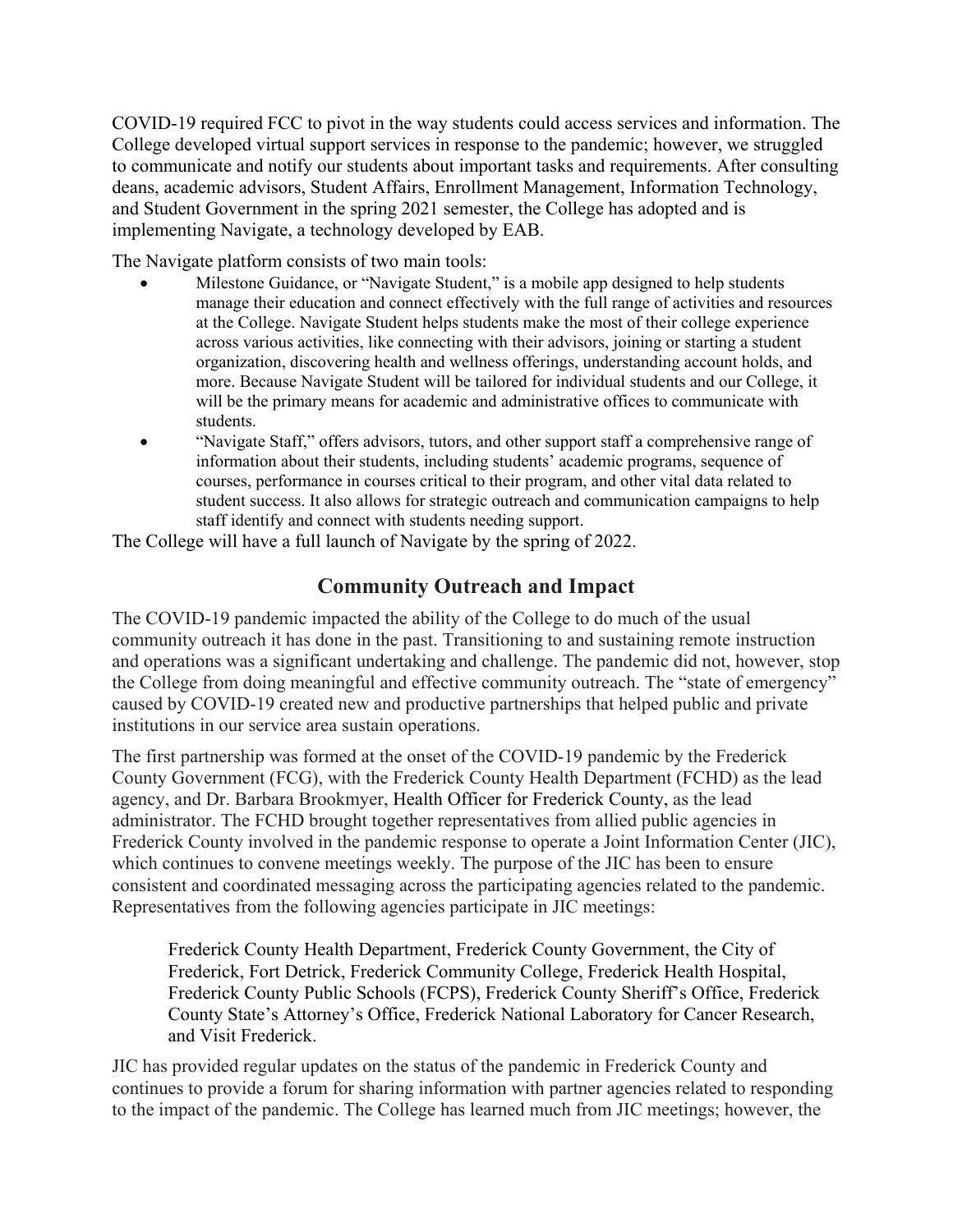most significant outcome that generated from this public partnership was the development of a county vaccination site in the FCC gymnasium. The site was eventually turned into a statesupported vaccination site by Governor Larry Hogan. The vaccination site opened on February 8, 2021 and closed on May 21, 2021. The site had 56 clinics and administered 43,065 vaccines. Another partnership that continues to be highly productive has been monthly meetings, which continue to date, of post-secondary education leaders in Frederick County with county health officials. The presidents and key executives from Hood College, Mount St. Mary's University, Frederick Community College, the FEMA Training Center in Emmitsburg, Maryland, and leadership from the Maryland School for the Deaf (residential) have been able to receive regular updates directly from Dr. Barbara Brookmyer and Frederick County Health Department staff on issues related to higher education. Each meeting begins with important updates from Dr. Brookmyer and her staff, then each institution reports on challenges, successes, and lessons learned while navigating through the pandemic. These meetings have proven to be invaluable, and FCC has gained much from this partnership. One excellent outcome has been the direct support given to each partner institution by an assigned liaison from the FCHD. The College has been able to contact the FCHD liaison directly when issues arise that could benefit from expert advice.

The overall support that FCC has received from our public and private partners has been exemplary and demonstrates the power of close and active collaboration. Frederick County has successfully responded to the pandemic guided by strong leadership who have worked well together under difficult circumstances. In May of 2021, President Burmaster awarded one of four FCC President's Business Appreciation Awards to Dr. Barbara Brookmyer for leading the county response to the COVID-19 pandemic. In FCC President Burmaster's words:

*Since March 2020, when COVID-19 first became a health emergency locally and nationally, Dr. Brookmyer has worked tirelessly to provide up-to-date guidelines and recommendations to educate and inform the public on the COVID-19 virus. Dr. Brookmyer's incredible leadership during the pandemic has saved many lives. Due to the novelty of this virus, recommendations and guidelines have changed numerous times over the last year as members of the medical and science communities have learned more about COVID-19. Dr. Brookmyer has had to stay on top of those many changes and make quick decisions to mitigate the toll of the virus in Frederick County. Dr. Brookmyer has supported FCC specifically by working closely with our administration and staff and providing direct contact and recommendations to help inform College decision-making related to COVID-19.*

The impact that Dr. Brookmyer has had on our decision-making over the past 16 months has been significant and the College will continue to consult her and her staff as we transition out of the pandemic.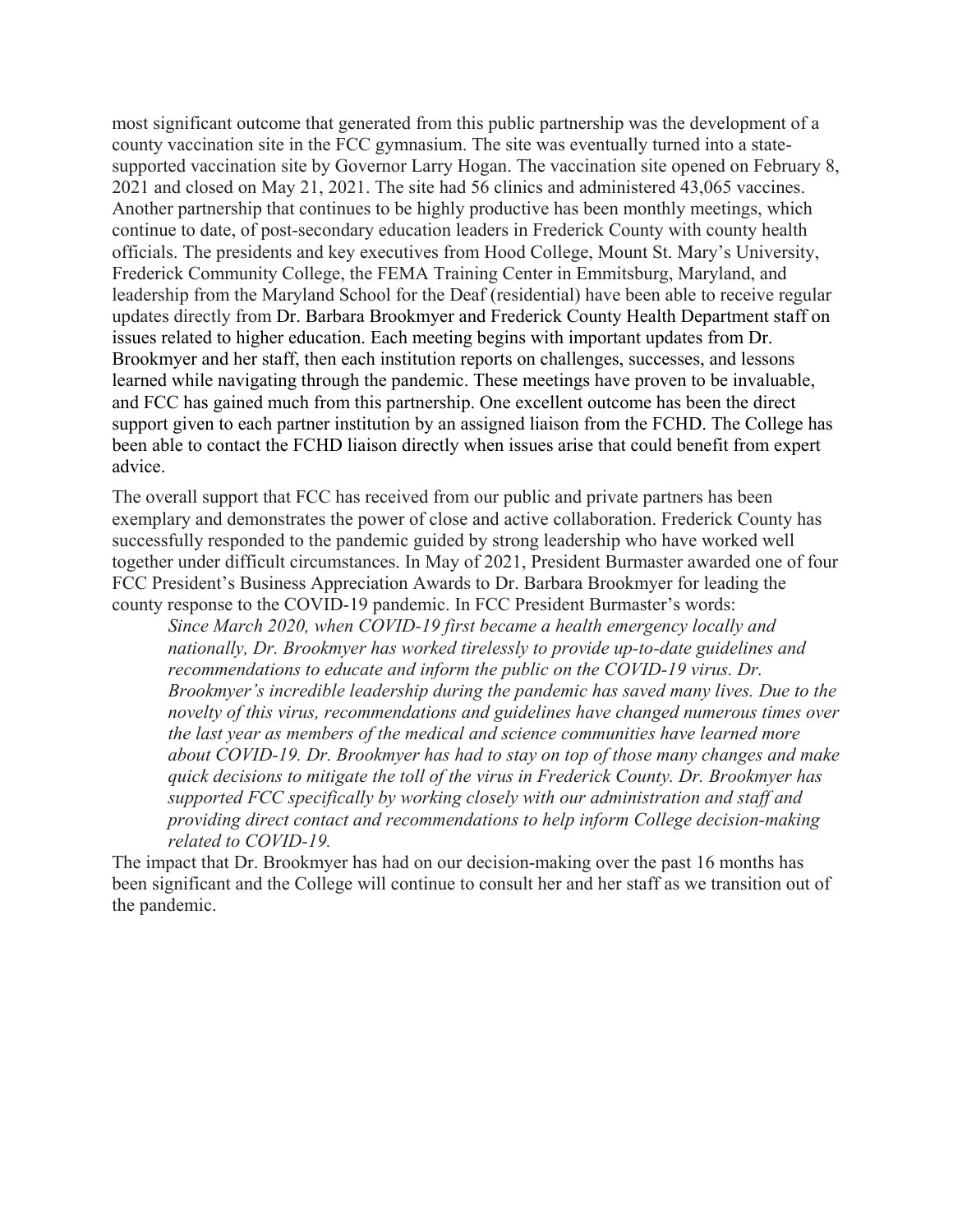## **[Frederick Community College] Degree Progress Four Years after Initial Enrollment Fall 2016 Entering Cohort**

# **FREDERICK COMMUNITY COLLEGE 2016 COHORT**

|                |                                                                    | All Students |          | College-ready<br><b>Students</b> |        | Developmental<br>Completers |        | Developmental<br>Non-completers |        |
|----------------|--------------------------------------------------------------------|--------------|----------|----------------------------------|--------|-----------------------------|--------|---------------------------------|--------|
|                |                                                                    |              |          |                                  |        |                             |        |                                 |        |
| $\mathbf{1}$   | First-time full- and part-time fall headcount                      | 1351         |          | 612                              |        | 521                         |        | 218                             |        |
| $\overline{2}$ | Number attempting fewer than 18 hours over first 2 years           | 458          |          | 215                              |        | 83                          |        | 160                             |        |
| 3 <sup>1</sup> | Cohort for analysis (Line $1 -$ Line 2)                            | 893          | 100.0%   | 397                              | 100.0% | 438                         | 100.0% | 58                              | 100.0% |
| $\overline{4}$ | Earned Associate degree from this community college                | 387          | 43.3%    | 214                              | 53.9%  | 167                         | 38.1%  | 6                               | 10.3%  |
| 5              | Earned certificate, but no degree, from this community college     | 25           | 2.8%     | 8                                | 2.0%   | 10                          | 2.3%   | 7                               | 12.1%  |
| 6 <sup>1</sup> | Total associate and certificate graduates (Line $4 +$ Line 5)      | 412          | 46.1%    | 222                              | 55.9%  | 177                         | 40.4%  | 13                              | 22.4%  |
| $\overline{7}$ | Transferred to Maryland two-year/technical college                 | 54           | 6.0%     | 21                               | 5.3%   | 26                          | 5.9%   | 7                               | 12.1%  |
| 8              | Transferred to Maryland public four-year college                   | 252          | 28.2%    | 157                              | 39.5%  | 90                          | 20.5%  | 5                               | 8.6%   |
| 9              | Transferred to Maryland private four-year college or university    | 29           | 3.2%     | 18                               | 4.5%   | 10                          | 2.3%   | 1                               | 1.7%   |
| 10             | Transferred to out-of-state two-year/technical college             | 18           | 2.0%     | $\overline{4}$                   | 1.0%   | 9                           | 2.1%   | 5                               | 8.6%   |
| 11             | Transferred to out-of-state four-year college or university        | 126          | 14.1%    | 65                               | 16.4%  | 56                          | 12.8%  | 5                               | 8.6%   |
| 12             | Total transfers (sum of Lines 7 - 11)                              | 479          | 53.6%    | 265                              | 66.8%  | 191                         | 43.6%  | 23                              | 39.7%  |
| 13             | Graduated from this college and transferred (Line $6 \Pi$ Line 12) | 266          | 29.8%    | 158                              | 39.8%  | 102                         | 23.3%  | 6                               | 10.3%  |
| 14             | Graduated and/or transferred $\{$ (Line 6 + Line 12) – Line 13}    | 625          | $70.0\%$ | 329                              | 82.9%  | 266                         | 60.7%  | 30 <sub>2</sub>                 | 51.7%  |
| 15             | No award or transfer, but 30 credits with GPA $\geq 2.00$          | 39           | 4.4%     | $\overline{7}$                   | 1.8%   | 31                          | 7.1%   | $\mathbf{1}$                    | 1.7%   |
| 16             | Successful transition to higher ed (Line $14 +$ Line 15)           | 664          | 74.4%    | 336                              | 84.6%  | 297                         | 67.8%  | 31                              | 53.4%  |
| 17             | Enrolled at this community college last term of study period       | 54           | 6.0%     | 9                                | 2.3%   | 40                          | 9.1%   | 5                               | 8.6%   |
| <b>18</b>      | Successful or persisting (Line $16 +$ Line 17)                     | 718          | 80.4%    | 345                              | 86.9%  | 337                         | 76.9%  | 36                              | 62.1%  |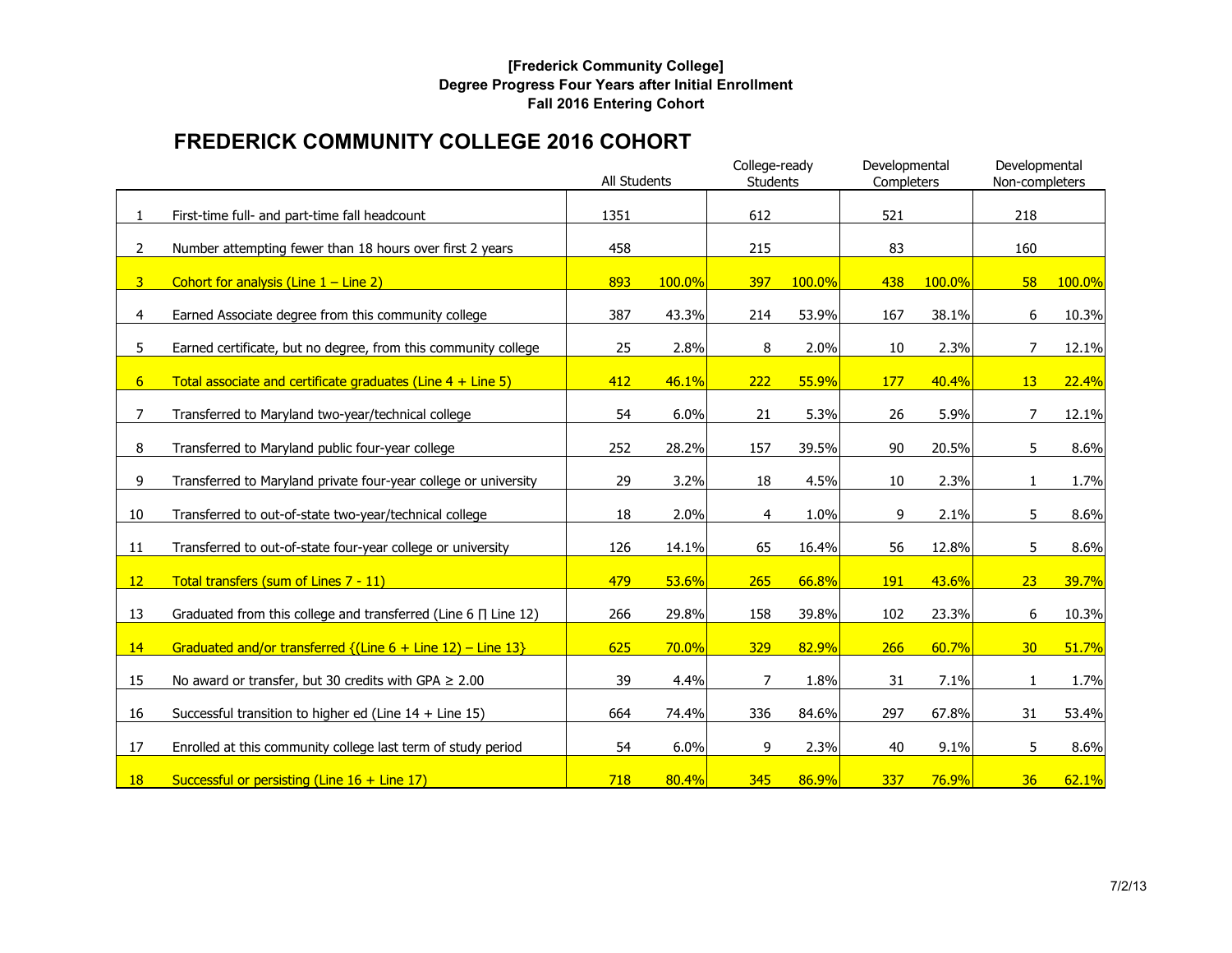# **FREDERICK COMMUNITY COLLEGE 2016 COHORT**

|                       |                                                                    | African American<br><b>Students</b> |        | Asian<br><b>Students</b> |        | Hispanic<br><b>Students</b> |        | White<br>Students (optional<br>data) |              |
|-----------------------|--------------------------------------------------------------------|-------------------------------------|--------|--------------------------|--------|-----------------------------|--------|--------------------------------------|--------------|
|                       | First-time full- and part-time fall headcount                      | 223                                 |        | 71                       |        | 193                         |        | 854                                  |              |
| $\mathbf{2}^{\prime}$ | Number attempting fewer than 18 hours over first 2 years           | 91                                  |        | 12                       |        | 62                          |        | 288                                  |              |
| 3 <sup>1</sup>        | Cohort for analysis (Line $1 -$ Line 2)                            | 132                                 | 100.0% | 59                       | 100.0% | 131                         | 100.0% | 566                                  | 100.0%       |
| 4                     | Earned Associate degree from this community college                | 47                                  | 35.6%  | 24                       | 40.7%  | 54                          | 41.2%  | 261                                  | 46.1%        |
| 5                     | Earned certificate, but no degree, from this community college     | 1                                   | 0.8%   | $\mathbf 0$              | 0.0%   | 3                           | 2.3%   | 21                                   | 3.7%         |
| 6                     | Total associate and certificate graduates (Line $4 +$ Line 5)      | 48                                  | 36.4%  | 24                       | 40.7%  | 57                          | 43.5%  | 282                                  | 49.8%        |
| 7                     | Transferred to Maryland two-year/technical college                 | 10                                  | 7.6%   | 5                        | 8.5%   | 8                           | 6.1%   | 31                                   | 5.5%         |
| 8                     | Transferred to Maryland public four-year college                   | 26                                  | 19.7%  | 19                       | 32.2%  | 41                          | 31.3%  | 165                                  | 29.2%        |
| 9                     | Transferred to Maryland private four-year college or university    | 6                                   | 4.5%   | $\overline{2}$           | 3.4%   | $\overline{2}$              | 1.5%   | 19                                   | 3.4%         |
| 10                    | Transferred to out-of-state two-year/technical college             | $\overline{2}$                      | 1.5%   | 0                        | 0.0%   | 4                           | 3.1%   | 11                                   | 1.9%         |
| 11                    | Transferred to out-of-state four-year college or university        | 17                                  | 12.9%  | $\overline{2}$           | 3.4%   | 20                          | 15.3%  | 86                                   | 15.2%        |
| 12                    | Total transfers (sum of Lines 7 - 11)                              | 61                                  | 46.2%  | 28                       | 47.5%  | 75                          | 57.3%  | 312                                  | 55.1%        |
| 13                    | Graduated from this college and transferred (Line 6 $\Pi$ Line 12) | 27                                  | 20.5%  | 13                       | 22.0%  | 41                          | 31.3%  | 184                                  | 32.5%        |
| 14                    | Graduated and/or transferred $\{$ (Line 6 + Line 12) – Line 13}    | 82                                  | 62.1%  | 39                       | 66.1%  | 91                          | 69.5%  | 410                                  | <b>72.4%</b> |
| 15                    | No award or transfer, but 30 credits with GPA $\geq 2.00$          | 6                                   | 4.5%   | $\mathbf{1}$             | 1.7%   | 6                           | 4.6%   | 25                                   | 4.4%         |
| 16                    | Successful transition to higher ed (Line $14 +$ Line 15)           | 88                                  | 66.7%  | 40                       | 67.8%  | 97                          | 74.0%  | 435                                  | 76.9%        |
| 17                    | Enrolled at this community college last term of study period       | 10                                  | 7.6%   | $\overline{2}$           | 3.4%   | $\overline{7}$              | 5.3%   | 34                                   | 6.0%         |
| <b>18</b>             | Successful or persisting (Line $16 +$ Line 17)                     | 98                                  | 74.2%  | 42                       | 71.2%  | 104                         | 79.4%  | 469                                  | 82.9%        |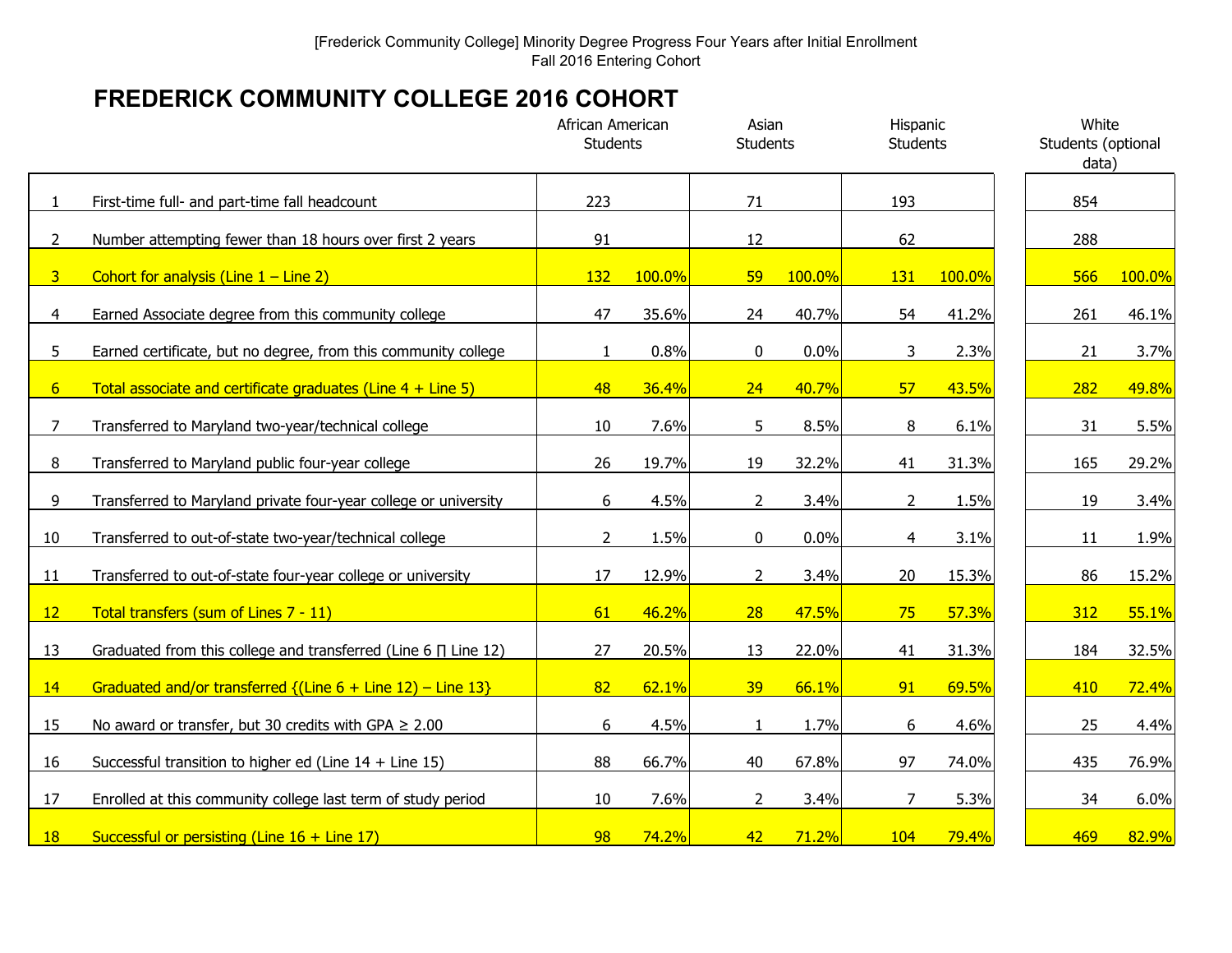#### **Student & Institutional Characteristics** *(not Benchmarked)*

*These descriptors are not performance indicators subject to improvement by the college, but clarify institutional mission and provide context for interpreting the performance indicators below.* 

|          |                                                                                                  | <b>Fall 2017</b> | <b>Fall 2018</b> | <b>Fall 2019</b> | <b>Fall 2020</b> |
|----------|--------------------------------------------------------------------------------------------------|------------------|------------------|------------------|------------------|
|          | A Fall credit enrollment                                                                         |                  |                  |                  |                  |
|          | a. Unduplicated headcount                                                                        | 6,220            | 6,000            | 6,129            | 5,756            |
|          | b. Percent of students enrolled part time                                                        | 67.4%            | 69.5%            | 69.9%            | 70.1%            |
|          |                                                                                                  | <b>Fall 2017</b> | <b>Fall 2018</b> | <b>Fall 2019</b> | <b>Fall 2020</b> |
| B        | First-time credit students with developmental education needs                                    | 26.0%            | 28.7%            | 19.0%            | 14.0%            |
|          |                                                                                                  | FY 2017          | <b>FY 2018</b>   | FY 2019          | FY 2020          |
|          | C Credit students who are first-generation college students<br>(neither parent attended college) | 29.0%            | 28.6%            | 27.4%            | 25.9%            |
|          |                                                                                                  | FY 2017          | FY 2018          | FY 2019          | FY 2020          |
| D        | Annual unduplicated headcount in English for Speakers<br>of Other Languages (ESOL) courses       | 2,864            | 2,941            | 2,957            | 2,485            |
|          |                                                                                                  | FY 2017          | FY 2018          | FY 2019          | FY 2020          |
| Ε        | Credit students receiving financial aid                                                          |                  |                  |                  |                  |
|          | a. Receiving any financial aid                                                                   | 29.5%            | 28.8%            | 28.2%            | 29.3%            |
|          | b. Receiving Pell grants                                                                         | 16.2%            | 15.8%            | 15.0%            | 15.4%            |
| F        | Students 25 years old or older                                                                   | <b>Fall 2017</b> | <b>Fall 2018</b> | <b>Fall 2019</b> | <b>Fall 2020</b> |
|          | a. Credit students                                                                               | 28.3%            | 27.9%            | 25.5%            | 24.4%            |
|          |                                                                                                  | FY 2017          | <b>FY 2018</b>   | FY 2019          | FY 2020          |
|          | b. Continuing education students                                                                 | $79.1\%$         | 69.5%            | 67.8%            | 66.8%            |
|          |                                                                                                  | <b>FY 2016</b>   | FY 2019          | <b>FY 2020</b>   | FY 2021          |
| G        | Credit students employed more than 20 hours per week                                             | 67.0%            | 66.8%            | 53.0%            | 60.0%            |
|          |                                                                                                  | <b>Fall 2017</b> | <b>Fall 2018</b> | <b>Fall 2019</b> | <b>Fall 2020</b> |
|          | H Credit student racial/ethnic distribution                                                      |                  |                  |                  |                  |
|          | a. Hispanic/Latino                                                                               | 11.7%            | 12.4%            | 13.1%            | 13.8%            |
|          | b. Black/African American only                                                                   | 12.7%<br>0.2%    | 12.3%<br>0.3%    | 13.0%<br>0.2%    | 12.8%<br>0.2%    |
|          | c. American Indian or Alaskan native only                                                        |                  |                  |                  |                  |
|          | d. Native Hawaiian or other Pacific Islander only                                                | 0.1%<br>4.8%     | 0.1%<br>4.5%     | 0.1%<br>4.6%     | 0.1%<br>4.6%     |
|          | e. Asian only                                                                                    | 64.4%            | 64.5%            | 62.6%            |                  |
|          | f. White only                                                                                    | 4.8%             | 4.9%             |                  | 59.1%            |
|          | g. Multiple races                                                                                |                  |                  | 5.4%             | 5.6%             |
|          | h. Foreign/Non-resident alien<br>i. Unknown/Unreported                                           | 1.1%<br>0.3%     | 1.0%<br>0.1%     | 0.9%<br>0.1%     | 3.8%<br>0.1%     |
|          |                                                                                                  |                  |                  |                  |                  |
|          |                                                                                                  | <b>Fall 2017</b> | <b>Fall 2018</b> | <b>Fall 2019</b> | <b>Fall 2020</b> |
| $\bf{I}$ | Credit student distance education enrollment<br>a. Enrolled exclusively in distance education    | 13.0%            | 14.3%            | 13.6%            | 27.5%            |
|          |                                                                                                  | 22.1%            | 24.0%            | 24.2%            | 37.2%            |
|          | b. Enrolled in some, but not all, distance education                                             | 64.9%            | 61.7%            | 62.1%            |                  |
|          | c. Not enrolled in any distance education                                                        |                  |                  |                  | 35.3%            |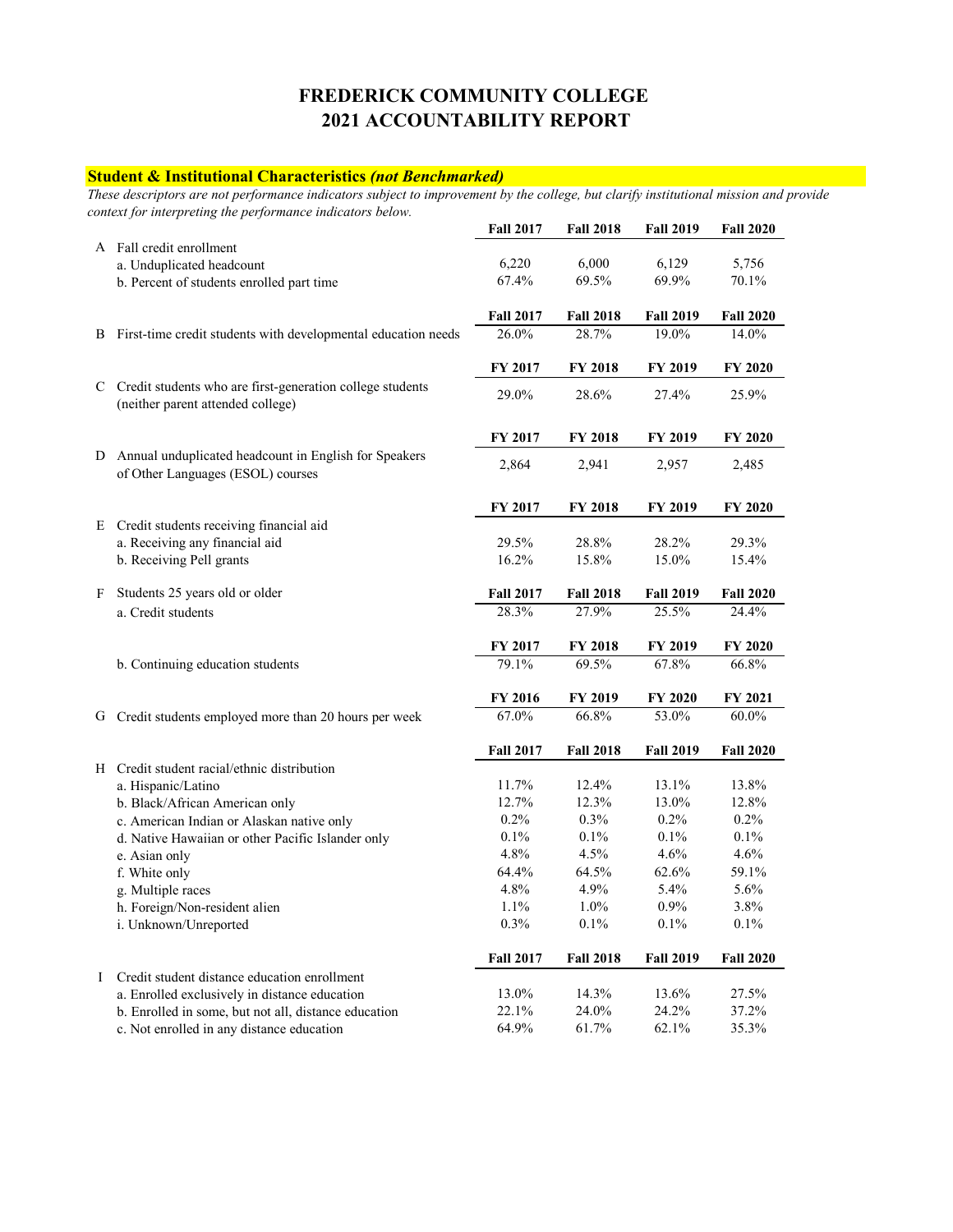|                                                | <b>FY 2017</b> | <b>FY 2018</b> | <b>FY 2019</b> | <b>FY 2020</b> |
|------------------------------------------------|----------------|----------------|----------------|----------------|
| Unrestricted revenue by source<br>$\mathbf{J}$ |                |                |                |                |
| a. Tuition and fees                            | 39.6%          | 39.3%          | 37.8%          | 35.6%          |
| b. State funding                               | 21.5%          | 21.5%          | 21.9%          | 22.8%          |
| c. Local funding                               | 35.3%          | 35.6%          | 37.3%          | 38.5%          |
| d. Other                                       | 3.5%           | $3.6\%$        | $3.1\%$        | $3.1\%$        |
|                                                | <b>FY 2017</b> | <b>FY 2018</b> | <b>FY 2019</b> | <b>FY 2020</b> |
| Expenditures by function<br>K                  |                |                |                |                |
| a. Instruction                                 | 49.3%          | 48.9%          | 48.9%          | 48.9%          |
| b. Academic support                            | $2.4\%$        | $2.5\%$        | $2.2\%$        | 2.5%           |
| c. Student services                            | $15.2\%$       | 14.9%          | 14.7%          | 16.1%          |
| d. Other                                       | 33.1%          | 33.7%          | 34.2%          | 32.5%          |

## **Goal 1: Access**

| Annual unduplicated headcount<br>a. Total<br>15,610<br>15,656<br>14,746<br>13,898<br>14,746<br>b. Credit students<br>8,994<br>8,896<br>8,636<br>8,690<br>8,636<br>6,948<br>7,107<br>6,453<br>c. Continuing education students<br>5,558<br>6,836<br><b>Benchmark</b><br><b>Fall 2025</b><br><b>Fall 2017</b><br><b>Fall 2018</b><br><b>Fall 2020</b><br><b>Fall 2019</b><br>50.0%<br>49.4%<br>52.6%<br>51.2%<br>Market share of first-time, full-time freshmen<br>52.6%<br>2<br>Note: Methodology changed starting in Fall 2019.<br><b>Benchmark</b><br><b>Fall 2025</b><br><b>Fall 2020</b><br><b>Fall 2017</b><br><b>Fall 2018</b><br><b>Fall 2019</b><br>Market share of part-time undergraduates<br>74.7%<br>73.4%<br>75.5%<br>74.2%<br>75.5%<br>3<br>Note: Methodology changed starting in Fall 2019.<br><b>Benchmark</b><br><b>Fall 2024</b><br><b>Fall 2019</b><br><b>Fall 2016</b><br><b>Fall 2017</b><br><b>Fall 2018</b><br>59.7%<br>57.3%<br>57.8%<br>Market share of recent, college-bound high school graduates<br>52.0%<br>57.8%<br>4<br>Note: Methodology changed starting in Fall 2019.<br><b>Benchmark</b><br><b>Fall 2025</b><br><b>Fall 2017</b><br><b>Fall 2018</b><br><b>Fall 2019</b><br><b>Fall 2020</b><br>1,660<br>990<br>1,165<br>1,436<br>1,509<br>High school student enrollment<br>5<br><b>Benchmark</b><br>FY 2017<br><b>FY 2018</b><br>FY 2019<br>FY 2020<br>FY 2025<br>Annual enrollment in online/hybrid courses<br>6<br>a. Credit, online<br>5,764<br>6,056<br>6,522<br>7,820<br>6,787<br>456<br>485<br>528<br>b. Continuing education, online<br>1,407<br>607<br>c. Credit, hybrid<br>2,551<br>3,020<br>3,406<br>3,430<br>3,576<br>d. Continuing education, hybrid<br>39<br>28<br>57<br>47<br>66<br>46% |  |         |                |         |                | <b>Benchmark</b> |
|-------------------------------------------------------------------------------------------------------------------------------------------------------------------------------------------------------------------------------------------------------------------------------------------------------------------------------------------------------------------------------------------------------------------------------------------------------------------------------------------------------------------------------------------------------------------------------------------------------------------------------------------------------------------------------------------------------------------------------------------------------------------------------------------------------------------------------------------------------------------------------------------------------------------------------------------------------------------------------------------------------------------------------------------------------------------------------------------------------------------------------------------------------------------------------------------------------------------------------------------------------------------------------------------------------------------------------------------------------------------------------------------------------------------------------------------------------------------------------------------------------------------------------------------------------------------------------------------------------------------------------------------------------------------------------------------------------------------------------------------|--|---------|----------------|---------|----------------|------------------|
|                                                                                                                                                                                                                                                                                                                                                                                                                                                                                                                                                                                                                                                                                                                                                                                                                                                                                                                                                                                                                                                                                                                                                                                                                                                                                                                                                                                                                                                                                                                                                                                                                                                                                                                                           |  | FY 2017 | <b>FY 2018</b> | FY 2019 | <b>FY 2020</b> | FY 2025          |
|                                                                                                                                                                                                                                                                                                                                                                                                                                                                                                                                                                                                                                                                                                                                                                                                                                                                                                                                                                                                                                                                                                                                                                                                                                                                                                                                                                                                                                                                                                                                                                                                                                                                                                                                           |  |         |                |         |                |                  |
|                                                                                                                                                                                                                                                                                                                                                                                                                                                                                                                                                                                                                                                                                                                                                                                                                                                                                                                                                                                                                                                                                                                                                                                                                                                                                                                                                                                                                                                                                                                                                                                                                                                                                                                                           |  |         |                |         |                |                  |
|                                                                                                                                                                                                                                                                                                                                                                                                                                                                                                                                                                                                                                                                                                                                                                                                                                                                                                                                                                                                                                                                                                                                                                                                                                                                                                                                                                                                                                                                                                                                                                                                                                                                                                                                           |  |         |                |         |                |                  |
|                                                                                                                                                                                                                                                                                                                                                                                                                                                                                                                                                                                                                                                                                                                                                                                                                                                                                                                                                                                                                                                                                                                                                                                                                                                                                                                                                                                                                                                                                                                                                                                                                                                                                                                                           |  |         |                |         |                |                  |
|                                                                                                                                                                                                                                                                                                                                                                                                                                                                                                                                                                                                                                                                                                                                                                                                                                                                                                                                                                                                                                                                                                                                                                                                                                                                                                                                                                                                                                                                                                                                                                                                                                                                                                                                           |  |         |                |         |                |                  |
|                                                                                                                                                                                                                                                                                                                                                                                                                                                                                                                                                                                                                                                                                                                                                                                                                                                                                                                                                                                                                                                                                                                                                                                                                                                                                                                                                                                                                                                                                                                                                                                                                                                                                                                                           |  |         |                |         |                |                  |
|                                                                                                                                                                                                                                                                                                                                                                                                                                                                                                                                                                                                                                                                                                                                                                                                                                                                                                                                                                                                                                                                                                                                                                                                                                                                                                                                                                                                                                                                                                                                                                                                                                                                                                                                           |  |         |                |         |                |                  |
|                                                                                                                                                                                                                                                                                                                                                                                                                                                                                                                                                                                                                                                                                                                                                                                                                                                                                                                                                                                                                                                                                                                                                                                                                                                                                                                                                                                                                                                                                                                                                                                                                                                                                                                                           |  |         |                |         |                |                  |
|                                                                                                                                                                                                                                                                                                                                                                                                                                                                                                                                                                                                                                                                                                                                                                                                                                                                                                                                                                                                                                                                                                                                                                                                                                                                                                                                                                                                                                                                                                                                                                                                                                                                                                                                           |  |         |                |         |                |                  |
|                                                                                                                                                                                                                                                                                                                                                                                                                                                                                                                                                                                                                                                                                                                                                                                                                                                                                                                                                                                                                                                                                                                                                                                                                                                                                                                                                                                                                                                                                                                                                                                                                                                                                                                                           |  |         |                |         |                |                  |
|                                                                                                                                                                                                                                                                                                                                                                                                                                                                                                                                                                                                                                                                                                                                                                                                                                                                                                                                                                                                                                                                                                                                                                                                                                                                                                                                                                                                                                                                                                                                                                                                                                                                                                                                           |  |         |                |         |                |                  |
|                                                                                                                                                                                                                                                                                                                                                                                                                                                                                                                                                                                                                                                                                                                                                                                                                                                                                                                                                                                                                                                                                                                                                                                                                                                                                                                                                                                                                                                                                                                                                                                                                                                                                                                                           |  |         |                |         |                |                  |
|                                                                                                                                                                                                                                                                                                                                                                                                                                                                                                                                                                                                                                                                                                                                                                                                                                                                                                                                                                                                                                                                                                                                                                                                                                                                                                                                                                                                                                                                                                                                                                                                                                                                                                                                           |  |         |                |         |                |                  |
|                                                                                                                                                                                                                                                                                                                                                                                                                                                                                                                                                                                                                                                                                                                                                                                                                                                                                                                                                                                                                                                                                                                                                                                                                                                                                                                                                                                                                                                                                                                                                                                                                                                                                                                                           |  |         |                |         |                |                  |
|                                                                                                                                                                                                                                                                                                                                                                                                                                                                                                                                                                                                                                                                                                                                                                                                                                                                                                                                                                                                                                                                                                                                                                                                                                                                                                                                                                                                                                                                                                                                                                                                                                                                                                                                           |  |         |                |         |                |                  |
|                                                                                                                                                                                                                                                                                                                                                                                                                                                                                                                                                                                                                                                                                                                                                                                                                                                                                                                                                                                                                                                                                                                                                                                                                                                                                                                                                                                                                                                                                                                                                                                                                                                                                                                                           |  |         |                |         |                |                  |
|                                                                                                                                                                                                                                                                                                                                                                                                                                                                                                                                                                                                                                                                                                                                                                                                                                                                                                                                                                                                                                                                                                                                                                                                                                                                                                                                                                                                                                                                                                                                                                                                                                                                                                                                           |  |         |                |         |                |                  |
|                                                                                                                                                                                                                                                                                                                                                                                                                                                                                                                                                                                                                                                                                                                                                                                                                                                                                                                                                                                                                                                                                                                                                                                                                                                                                                                                                                                                                                                                                                                                                                                                                                                                                                                                           |  |         |                |         |                |                  |
|                                                                                                                                                                                                                                                                                                                                                                                                                                                                                                                                                                                                                                                                                                                                                                                                                                                                                                                                                                                                                                                                                                                                                                                                                                                                                                                                                                                                                                                                                                                                                                                                                                                                                                                                           |  |         |                |         |                |                  |
|                                                                                                                                                                                                                                                                                                                                                                                                                                                                                                                                                                                                                                                                                                                                                                                                                                                                                                                                                                                                                                                                                                                                                                                                                                                                                                                                                                                                                                                                                                                                                                                                                                                                                                                                           |  |         |                |         |                |                  |
|                                                                                                                                                                                                                                                                                                                                                                                                                                                                                                                                                                                                                                                                                                                                                                                                                                                                                                                                                                                                                                                                                                                                                                                                                                                                                                                                                                                                                                                                                                                                                                                                                                                                                                                                           |  |         |                |         |                |                  |
|                                                                                                                                                                                                                                                                                                                                                                                                                                                                                                                                                                                                                                                                                                                                                                                                                                                                                                                                                                                                                                                                                                                                                                                                                                                                                                                                                                                                                                                                                                                                                                                                                                                                                                                                           |  |         |                |         |                |                  |
|                                                                                                                                                                                                                                                                                                                                                                                                                                                                                                                                                                                                                                                                                                                                                                                                                                                                                                                                                                                                                                                                                                                                                                                                                                                                                                                                                                                                                                                                                                                                                                                                                                                                                                                                           |  |         |                |         |                |                  |
|                                                                                                                                                                                                                                                                                                                                                                                                                                                                                                                                                                                                                                                                                                                                                                                                                                                                                                                                                                                                                                                                                                                                                                                                                                                                                                                                                                                                                                                                                                                                                                                                                                                                                                                                           |  |         |                |         |                |                  |
|                                                                                                                                                                                                                                                                                                                                                                                                                                                                                                                                                                                                                                                                                                                                                                                                                                                                                                                                                                                                                                                                                                                                                                                                                                                                                                                                                                                                                                                                                                                                                                                                                                                                                                                                           |  |         |                |         |                |                  |
|                                                                                                                                                                                                                                                                                                                                                                                                                                                                                                                                                                                                                                                                                                                                                                                                                                                                                                                                                                                                                                                                                                                                                                                                                                                                                                                                                                                                                                                                                                                                                                                                                                                                                                                                           |  |         |                |         |                |                  |
|                                                                                                                                                                                                                                                                                                                                                                                                                                                                                                                                                                                                                                                                                                                                                                                                                                                                                                                                                                                                                                                                                                                                                                                                                                                                                                                                                                                                                                                                                                                                                                                                                                                                                                                                           |  |         |                |         |                |                  |
|                                                                                                                                                                                                                                                                                                                                                                                                                                                                                                                                                                                                                                                                                                                                                                                                                                                                                                                                                                                                                                                                                                                                                                                                                                                                                                                                                                                                                                                                                                                                                                                                                                                                                                                                           |  |         |                |         |                | <b>Benchmark</b> |
| <b>FY 2018</b><br>FY 2019<br><b>FY 2020</b><br>FY 2021<br>FY 2026                                                                                                                                                                                                                                                                                                                                                                                                                                                                                                                                                                                                                                                                                                                                                                                                                                                                                                                                                                                                                                                                                                                                                                                                                                                                                                                                                                                                                                                                                                                                                                                                                                                                         |  |         |                |         |                |                  |
| Tuition and mandatory fees<br>7                                                                                                                                                                                                                                                                                                                                                                                                                                                                                                                                                                                                                                                                                                                                                                                                                                                                                                                                                                                                                                                                                                                                                                                                                                                                                                                                                                                                                                                                                                                                                                                                                                                                                                           |  |         |                |         |                |                  |
| a. Annual tuition and fees for full-time students<br>4,385<br>4,457<br>4,579<br>4,669<br>NA                                                                                                                                                                                                                                                                                                                                                                                                                                                                                                                                                                                                                                                                                                                                                                                                                                                                                                                                                                                                                                                                                                                                                                                                                                                                                                                                                                                                                                                                                                                                                                                                                                               |  |         |                |         |                |                  |
| b. Percent of tuition/fees at Md public four-year institutions<br>47.4%<br>47.1%<br>47.3%<br>48.3%<br>47.5%                                                                                                                                                                                                                                                                                                                                                                                                                                                                                                                                                                                                                                                                                                                                                                                                                                                                                                                                                                                                                                                                                                                                                                                                                                                                                                                                                                                                                                                                                                                                                                                                                               |  |         |                |         |                |                  |
| Note: The goal of this indicator is for the college's                                                                                                                                                                                                                                                                                                                                                                                                                                                                                                                                                                                                                                                                                                                                                                                                                                                                                                                                                                                                                                                                                                                                                                                                                                                                                                                                                                                                                                                                                                                                                                                                                                                                                     |  |         |                |         |                |                  |

percentage to be at or below the benchmark level.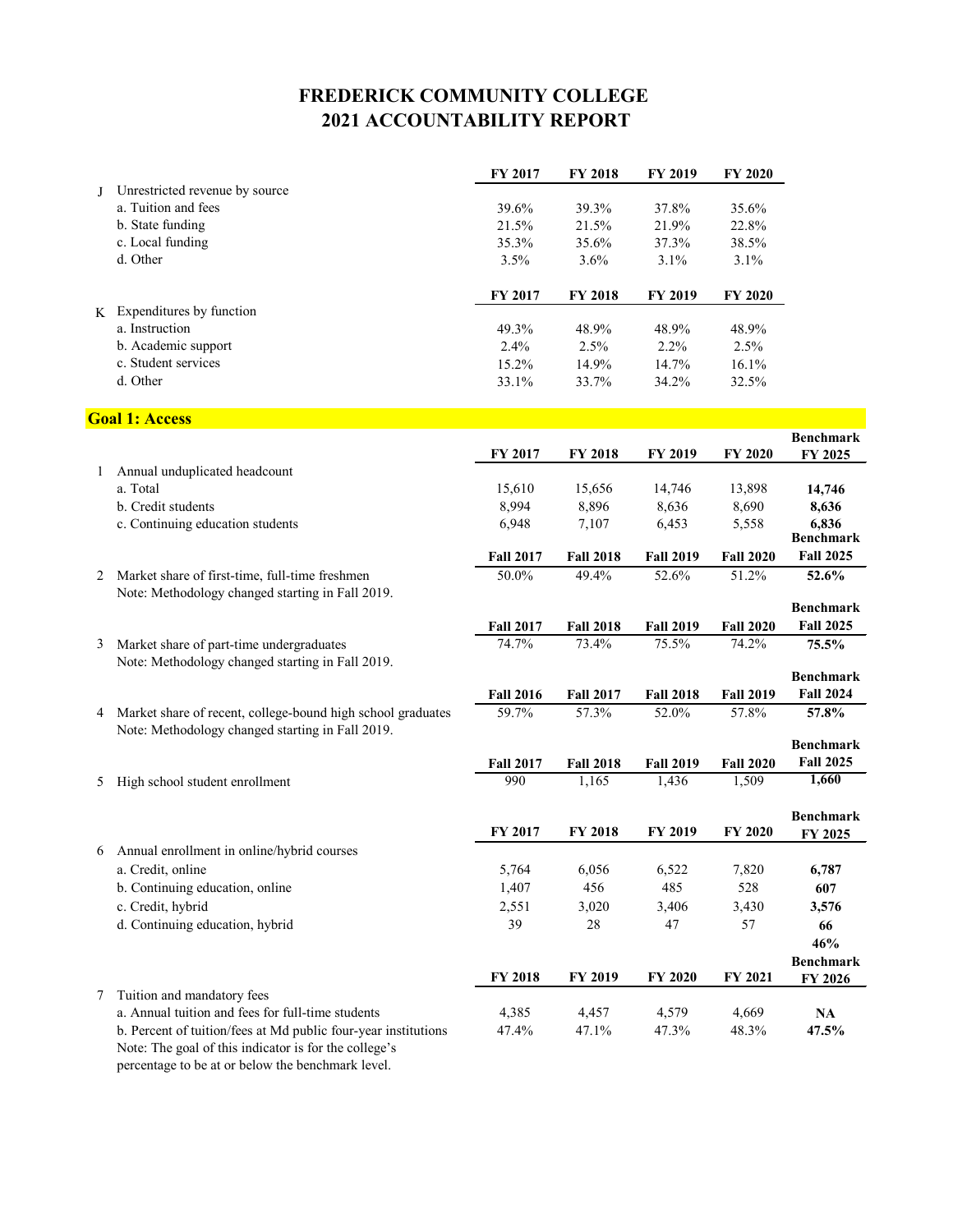|    |                                                                    | FY 2017                    | FY 2018                    | FY 2019                    | <b>FY 2020</b>             | <b>Benchmark</b><br>FY 2025 |
|----|--------------------------------------------------------------------|----------------------------|----------------------------|----------------------------|----------------------------|-----------------------------|
| 8  | Enrollment in continuing education community service               |                            |                            |                            |                            |                             |
|    | and lifelong learning courses                                      |                            |                            |                            |                            |                             |
|    | a. Unduplicated annual headcount                                   | 2,951                      | 2,937                      | 2,797                      | 2,464                      | 2,895                       |
|    | b. Annual course enrollments                                       | 5,886                      | 6,209                      | 6,262                      | 5,720                      | 6,119                       |
|    |                                                                    |                            |                            |                            |                            |                             |
|    |                                                                    | FY 2017                    | <b>FY 2018</b>             | FY 2019                    | <b>FY 2020</b>             | <b>Benchmark</b>            |
| 9  | Enrollment in continuing education basic skills and                |                            |                            |                            |                            | FY 2025                     |
|    | literacy courses                                                   |                            |                            |                            |                            |                             |
|    | a. Unduplicated annual headcount                                   | 1,665                      | 1,586                      | 1,597                      | 1,424                      | 1,616                       |
|    | b. Annual course enrollments                                       | 3,596                      | 3,646                      | 3,618                      | 3,167                      | 3,620                       |
|    |                                                                    |                            |                            |                            |                            |                             |
|    |                                                                    | FY 2017                    | <b>FY 2018</b>             | FY 2019                    | FY 2020                    | <b>Benchmark</b>            |
|    | 10 Adult education student achievement of:                         |                            |                            |                            |                            | FY 2025                     |
|    | a. At least one ABE educational functioning level                  | 22.9%                      | 30.2%                      | 22.0%                      | 26.6%                      | 25.0%                       |
|    | b. At least one ESL educational functioning level                  | 45.2%                      | 53.0%                      | 43.9%                      | 30.8%                      | 47.0%                       |
|    | Note: Not reported if < 50 students in the cohort                  |                            |                            |                            |                            |                             |
|    |                                                                    |                            |                            |                            |                            | <b>Benchmark</b>            |
| 11 | Minority student enrollment compared to service area<br>population | <b>Fall 2017</b>           | <b>Fall 2018</b>           | <b>Fall 2019</b>           | <b>Fall 2020</b>           | <b>Fall 2025</b>            |
|    | a. Percent nonwhite credit enrollment                              | 35.6%                      | 35.6%                      | 37.4%                      | 40.9%                      | 43.0%                       |
|    |                                                                    |                            |                            |                            |                            |                             |
|    |                                                                    |                            |                            |                            |                            | <b>Benchmark</b>            |
|    |                                                                    | FY 2017                    | FY 2018                    | FY 2019                    | <b>FY 2020</b>             | FY 2025                     |
|    | b. Percent nonwhite continuing education enrollment                | 36.9%                      | 30.0%                      | 30.1%                      | 47.3%                      | 34.0%                       |
|    |                                                                    |                            |                            |                            |                            | <b>Benchmark</b>            |
|    |                                                                    |                            |                            |                            |                            | <b>Not</b>                  |
|    |                                                                    | <b>July 2017</b>           | <b>July 2018</b>           | <b>July 2019</b>           | <b>July 2020</b>           | Required                    |
|    | c. Percent nonwhite service area population, 15 or older           | 23.8%                      | 24.8%                      | 25.8%                      | 26.8%                      | <b>NA</b>                   |
|    |                                                                    |                            |                            |                            |                            | <b>Benchmark</b>            |
|    |                                                                    | <b>Fall 2017</b>           | <b>Fall 2018</b>           | <b>Fall 2019</b>           | <b>Fall 2020</b>           | <b>Fall 2025</b>            |
|    | 12 Percent minorities (nonwhite) of full-time faculty              | 18.6%                      | 17.1%                      | 16.8%                      | 17.1%                      | 23.0%                       |
|    |                                                                    |                            |                            |                            |                            |                             |
|    |                                                                    |                            |                            |                            |                            | <b>Benchmark</b>            |
|    | 13 Percent minorities (nonwhite) of full-time administrative       | <b>Fall 2017</b>           | <b>Fall 2018</b>           | <b>Fall 2019</b>           | <b>Fall 2020</b>           | <b>Fall 2025</b>            |
|    | and professional staff                                             | 21.0%                      | 18.0%                      | 15.8%                      | 20.0%                      | 23.0%                       |
|    |                                                                    |                            |                            |                            |                            |                             |
|    | <b>Goal 2: Success</b>                                             |                            |                            |                            |                            |                             |
|    |                                                                    |                            |                            |                            |                            | <b>Benchmark</b>            |
|    |                                                                    | <b>Fall 2016</b><br>Cohort | <b>Fall 2017</b><br>Cohort | <b>Fall 2018</b><br>Cohort | <b>Fall 2019</b><br>Cohort | <b>Fall 2024</b><br>Cohort  |
|    | 14 Fall-to-fall retention                                          |                            |                            |                            |                            |                             |
|    | a. All students                                                    | 61.7%                      | 54.9%                      | 56.3%                      | 55.0%                      | 62.0%                       |
|    | b. Pell grant recipients                                           | 61.8%                      | 53.1%                      | 61.0%                      | 56.1%                      | 62.0%                       |
|    | c. Developmental students                                          | 62.7%                      | 56.3%                      | 62.3%                      | 56.5%                      | 62.0%                       |
|    | d. College-ready students                                          | 59.5%                      | 55.9%                      | 58.6%                      | 65.1%                      | 62.0%                       |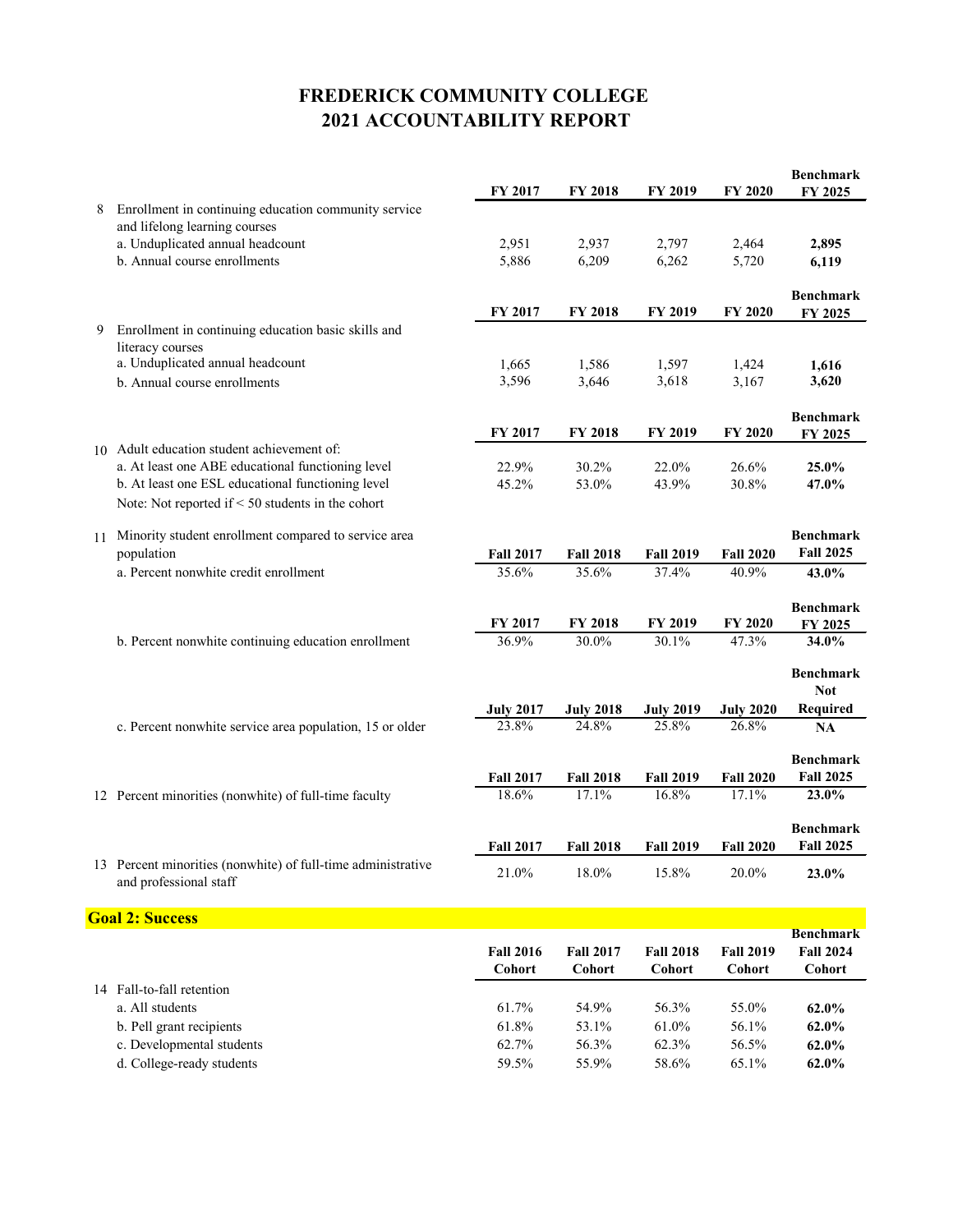|     |                                                                      |                  |                  |                  |                  | <b>Benchmark</b>          |
|-----|----------------------------------------------------------------------|------------------|------------------|------------------|------------------|---------------------------|
|     |                                                                      | <b>Fall 2013</b> | <b>Fall 2014</b> | <b>Fall 2015</b> | <b>Fall 2016</b> | <b>Fall 2021</b>          |
|     |                                                                      | <b>Cohort</b>    | <b>Cohort</b>    | Cohort           | <b>Cohort</b>    | Cohort                    |
|     | 15 Developmental completers after four years                         | 70.0%            | 67.7%            | 68.6%            | 70.5%            | 71.0%<br><b>Benchmark</b> |
|     |                                                                      | <b>Fall 2013</b> | <b>Fall 2014</b> | <b>Fall 2015</b> | <b>Fall 2016</b> | <b>Fall 2021</b>          |
|     |                                                                      | <b>Cohort</b>    | Cohort           | Cohort           | Cohort           | Cohort                    |
|     | 16 Successful-persister rate after four years                        |                  |                  |                  |                  |                           |
|     | a. College-ready students                                            | 89.9%            | 79.9%            | 84.8%            | 86.9%            | 90.0%                     |
|     | b. Developmental completers                                          | 74.5%            | 74.5%            | 71.9%            | 76.9%            | 75.0%                     |
|     | c. Developmental non-completers                                      | 44.3%            | 33.3%            | 45.0%            | 62.1%            | NA                        |
|     | d. All students in cohort                                            | 78.5%            | 74.0%            | 75.8%            | 80.4%            | 80.0%                     |
|     |                                                                      |                  |                  |                  |                  | <b>Benchmark</b>          |
|     |                                                                      | <b>Fall 2013</b> | <b>Fall 2014</b> | <b>Fall 2015</b> | <b>Fall 2016</b> | <b>Not</b>                |
|     |                                                                      | <b>Cohort</b>    | <b>Cohort</b>    | Cohort           | Cohort           | Required                  |
| 17  | Successful-persister rate after four years                           |                  |                  |                  |                  |                           |
|     | a. White only                                                        | 80.2%            | 75.3%            | 77.0%            | 82.9%            | <b>NA</b>                 |
|     | b. Black/African American only                                       | 70.9%            | 70.3%            | 67.6%            | 74.2%            | NA                        |
|     | c. Asian only                                                        | 75.0%            | 69.7%            | 78.4%            | 71.2%            | <b>NA</b>                 |
|     | d. Hispanic/Latino                                                   | 76.3%            | 73.2%            | 77.7%            | 79.4%            | <b>NA</b>                 |
|     | Note: Not reported if $\leq$ 50 students in the cohort for analysis  |                  |                  |                  |                  | <b>Benchmark</b>          |
|     |                                                                      | <b>Fall 2013</b> | <b>Fall 2014</b> | <b>Fall 2015</b> | <b>Fall 2016</b> | <b>Fall 2021</b>          |
|     |                                                                      | Cohort           | Cohort           | Cohort           | Cohort           | Cohort                    |
| 18. | Graduation-transfer rate after four years                            |                  |                  |                  |                  |                           |
|     | a. College-ready students                                            | 85.8%            | 78.2%            | 81.7%            | 82.9%            | 86.0%                     |
|     | b. Developmental completers                                          | 63.0%            | 63.5%            | 60.2%            | 60.7%            | 61.9%                     |
|     | c. Developmental non-completers                                      | 37.7%            | 33.3%            | 35.0%            | 51.7%            | NA                        |
|     | d. All students in cohort                                            | 70.1%            | 67.5%            | 67.9%            | 70.0%            | 70.0%                     |
|     |                                                                      |                  |                  |                  |                  | <b>Benchmark</b>          |
|     |                                                                      | <b>Fall 2013</b> | <b>Fall 2014</b> | <b>Fall 2015</b> | <b>Fall 2016</b> | <b>Not</b>                |
|     |                                                                      | <b>Cohort</b>    | Cohort           | Cohort           | Cohort           | <b>Required</b>           |
|     | 19 Graduation-transfer rate after four years                         |                  |                  |                  |                  |                           |
|     | a. White only                                                        | 72.7%            | 70.1%            | 70.7%            | 72.4%            | NA                        |
|     | b. Black/African American only                                       | 59.0%            | 59.5%            | 59.5%            | 62.1%            | NA                        |
|     | c. Asian only                                                        | 71.2%            | 69.7%            | 74.5%            | 66.1%            | NA                        |
|     | d. Hispanic/Latino                                                   | 63.4%            | 61.8%            | 61.2%            | 69.5%            | NA                        |
|     | Note: Not reported if $\leq 50$ students in the cohort for analysis  |                  |                  |                  |                  |                           |
|     |                                                                      |                  |                  |                  |                  | <b>Benchmark</b>          |
|     |                                                                      | FY 2017          | FY 2018          | FY 2019          | <b>FY 2020</b>   | FY 2025                   |
| 20  | Associate degrees and credit certificates awarded<br>a. Total awards | 1,142            | 1,112            | 1,024            | 1,007            | 1,043                     |
|     | b. Career degrees                                                    | 193              | 213              | 197              | 202              | NA                        |
|     | c. Transfer degrees                                                  | 684              | 669              | 660              | 660              | NA                        |
|     | d. Certificates                                                      | 265              | 230              | 167              | 145              | NA                        |
|     | e. Unduplicated graduates                                            | 1,033            | 1,027            | 915              | 910              | NA                        |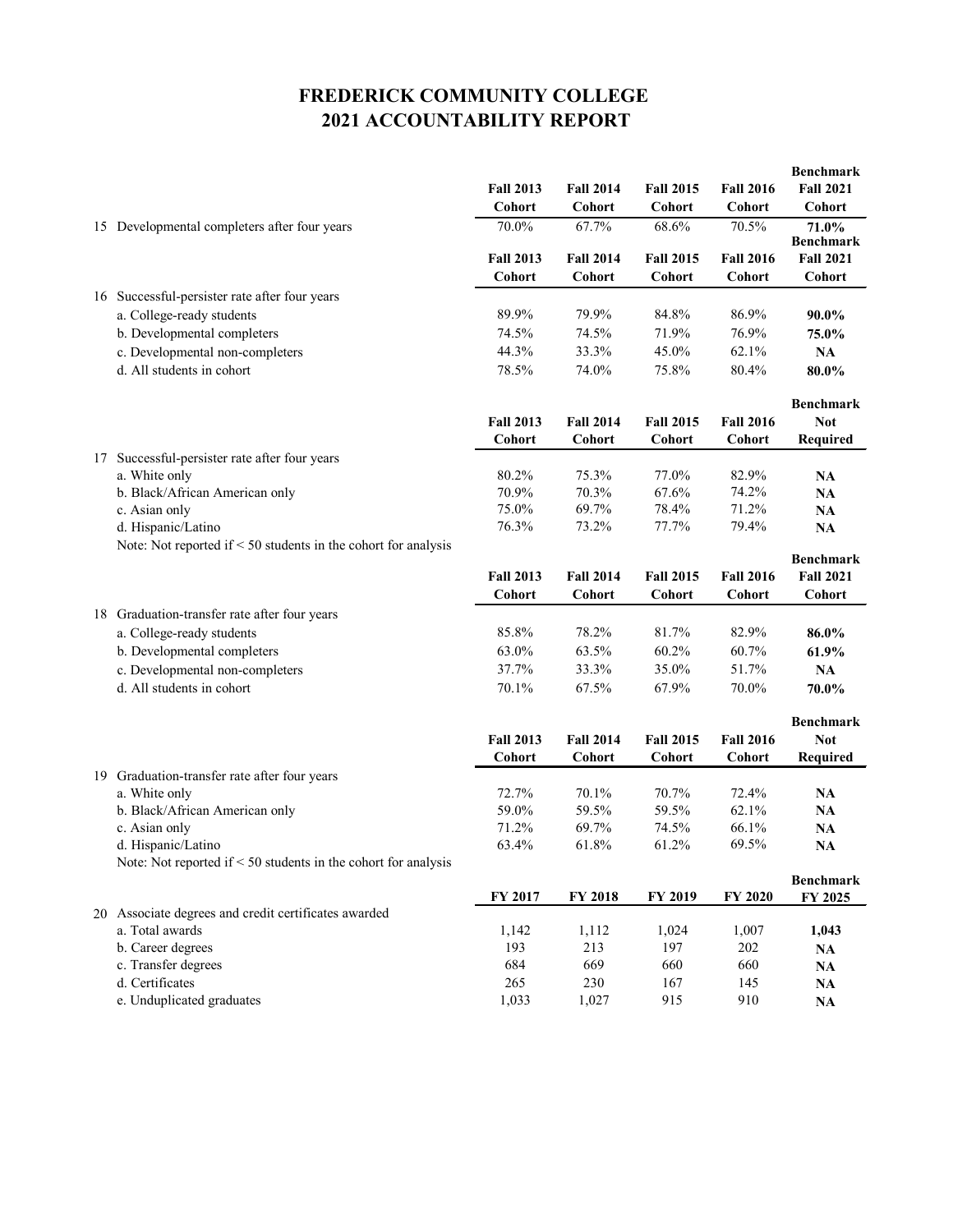|    |                                                                        |                  |                  |                  |                  | <b>Benchmark</b> |
|----|------------------------------------------------------------------------|------------------|------------------|------------------|------------------|------------------|
|    |                                                                        | AY 16-17         | AY 17-18         | AY 18-19         | AY 19-20         | AY 2024-25       |
|    | 21 First-year GPA of 2.0 or above at transfer institution              | 86.9%            | 87.0%            | 85.0%            | 87.0%            | 87.0%            |
|    |                                                                        |                  |                  |                  |                  |                  |
|    |                                                                        |                  |                  |                  |                  | <b>Benchmark</b> |
|    |                                                                        | <b>FY 2016</b>   | FY 2017          | <b>FY 2018</b>   | <b>FY 2019</b>   | FY 2024          |
|    |                                                                        | <b>Graduates</b> | <b>Graduates</b> | <b>Graduates</b> | <b>Graduates</b> | <b>Graduates</b> |
|    | 22 Graduate transfers within one year                                  | 38.3%            | 40.1%            | 40.8%            | 42.7%            | 43.0%            |
|    |                                                                        |                  |                  |                  |                  |                  |
|    | <b>Goal 3: Innovation</b>                                              |                  |                  |                  |                  |                  |
|    |                                                                        |                  |                  |                  |                  | <b>Benchmark</b> |
|    |                                                                        | FY 2017          | <b>FY 2018</b>   | FY 2019          | <b>FY 2020</b>   | FY 2025          |
| 23 | Credit program pass rates in licensure/certification                   |                  |                  |                  |                  |                  |
|    | examinations required for employment                                   |                  |                  |                  |                  |                  |
|    | a. Registered Nursing                                                  | 85.1%            | 85.3%            | 90.8%            | 97.1%            | 80.0%            |
|    | Number of Candidates                                                   | 67               | 61               | 65               | 68               |                  |
|    | b. Respiratory Care                                                    | 64.3%            | 61.1%            | 78.9%            | 71.4%            | 80.0%            |
|    | Number of Candidates                                                   | 14               | 18               | 19               | 14               |                  |
|    | Note: Not reported if <5 candidates in a year                          |                  |                  |                  |                  |                  |
|    |                                                                        |                  |                  |                  |                  | <b>Benchmark</b> |
|    |                                                                        | FY 2016          | FY 2017          | <b>FY 2018</b>   | FY 2019          | <b>Not</b>       |
|    |                                                                        | <b>Graduates</b> | <b>Graduates</b> | <b>Graduates</b> | <b>Graduates</b> | <b>Required</b>  |
|    | 24 Graduates employed within one year                                  | 79.6%            | 83.5%            | 84.0%            | 82.0%            | <b>NA</b>        |
|    |                                                                        |                  |                  |                  |                  |                  |
|    |                                                                        |                  |                  |                  |                  | <b>Benchmark</b> |
|    |                                                                        | FY 2014          | FY 2015          | FY 2016          | FY 2017          | <b>Not</b>       |
|    |                                                                        | <b>Graduates</b> | <b>Graduates</b> | <b>Graduates</b> | <b>Graduates</b> | <b>Required</b>  |
|    |                                                                        |                  |                  |                  |                  |                  |
|    | 25 Income growth of career program graduates                           |                  |                  |                  |                  |                  |
|    | a. Median annualized income one year prior to graduation               | 21,304<br>\$     | 19,684<br>S.     | \$<br>17,052     | S.<br>19,200     | <b>NA</b>        |
|    | b. Median annualized income three years after graduation               | \$<br>50,900     | 45,220<br>\$     | \$<br>43,392     | \$<br>44,968     | NA               |
|    |                                                                        |                  |                  |                  |                  |                  |
|    |                                                                        |                  |                  |                  |                  | <b>Benchmark</b> |
|    |                                                                        | FY 2017          | <b>FY 2018</b>   | FY 2019          | <b>FY 2020</b>   | FY 2025          |
|    | 26 Enrollment in continuing education workforce development<br>courses |                  |                  |                  |                  |                  |
|    |                                                                        |                  |                  |                  |                  |                  |
|    | a. Unduplicated annual headcount<br>b. Annual course enrollments       | 2,854<br>5,014   | 2,917<br>3,781   | 2,299<br>3,250   | 1,905<br>2,671   | 2,690<br>4,015   |